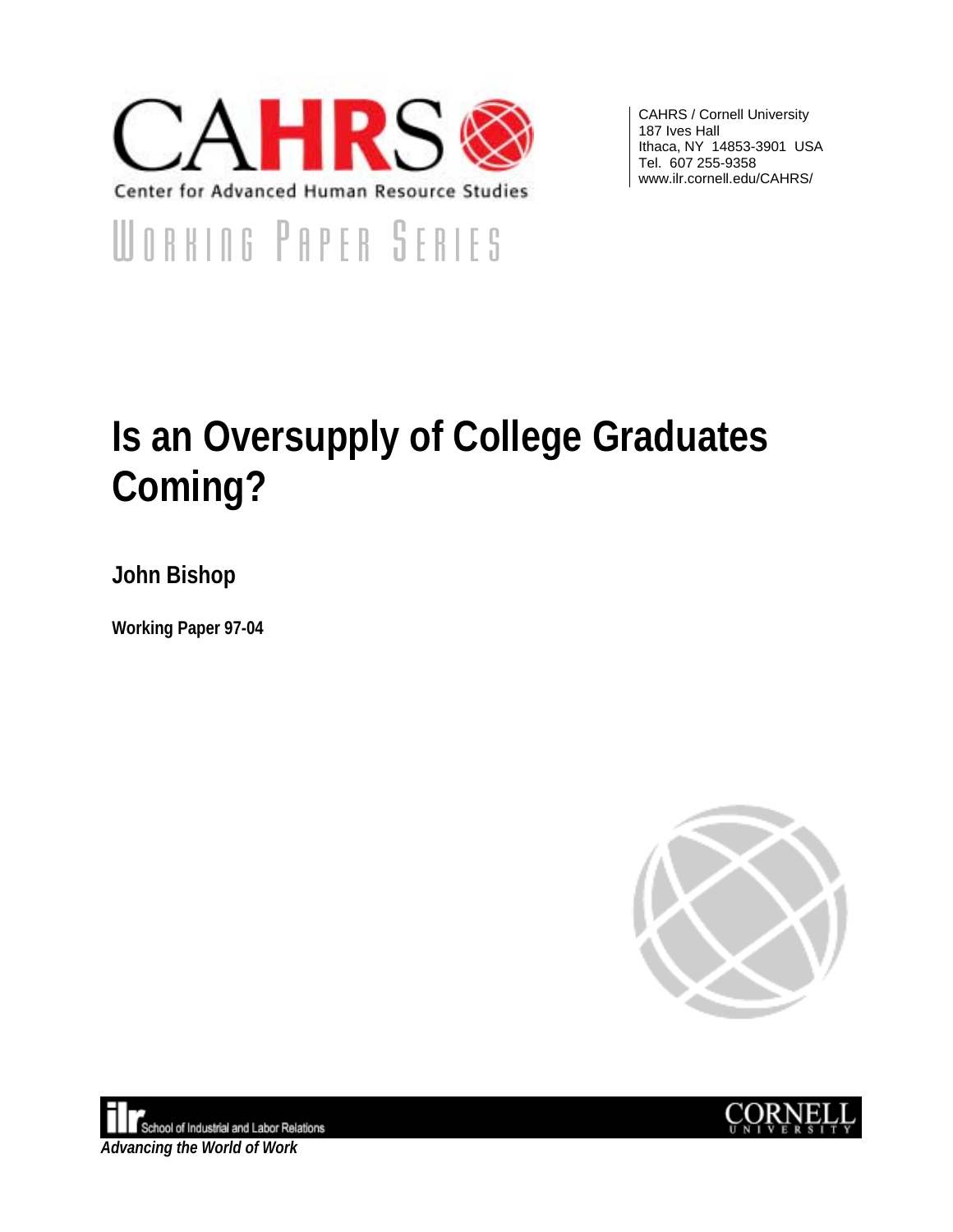## **Is An Oversupply of College Graduates Coming?**

Working Paper # 97-04

**John H. Bishop** Cornell University

Center for Advanced Human Resource Studies New York State School of Industrial and Labor Relations Cornell University Ithaca, New York 14853 607/255-2742 Fax: 607/255-1836 Email: jhb5gcomell.edu

#### http://www.ilr.cornell.edu/cahrs

This paper has not undergone formal review or approval of the faculty of the ILR School. It is intended to make results of Center research available to others interested in preliminary form to encourage discussion and suggestions.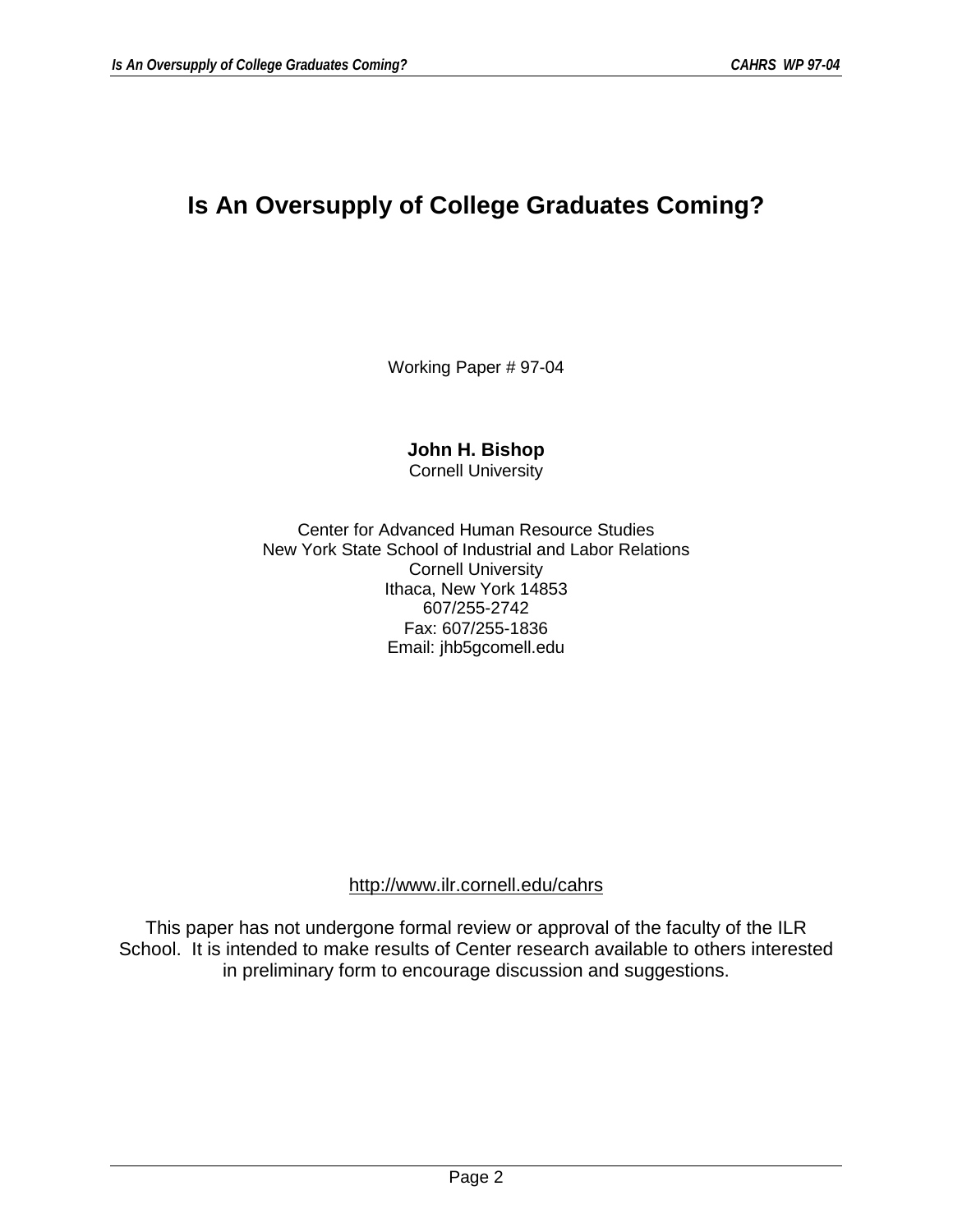### **Forward**

The research reported here was supported by funds from the National Center on Postsecondary Instruction funded by the Office of Educational Research and Improvement and the Center for Advanced Human Resource Studies. This paper has benefited from conversations with Ron Kutscher and other staff at the Department of Labor. The opinions and conclusions expressed herein are solely those of the authors and should not be constructed as representing the opinions or policies of any agency of the United States Government. This paper has not undergone formal review or approval of the faculty of the ILR School. It is intended to make results of research, conferences, and projects available to others interested in human resource management in preliminary form to encourage discussion and suggestions.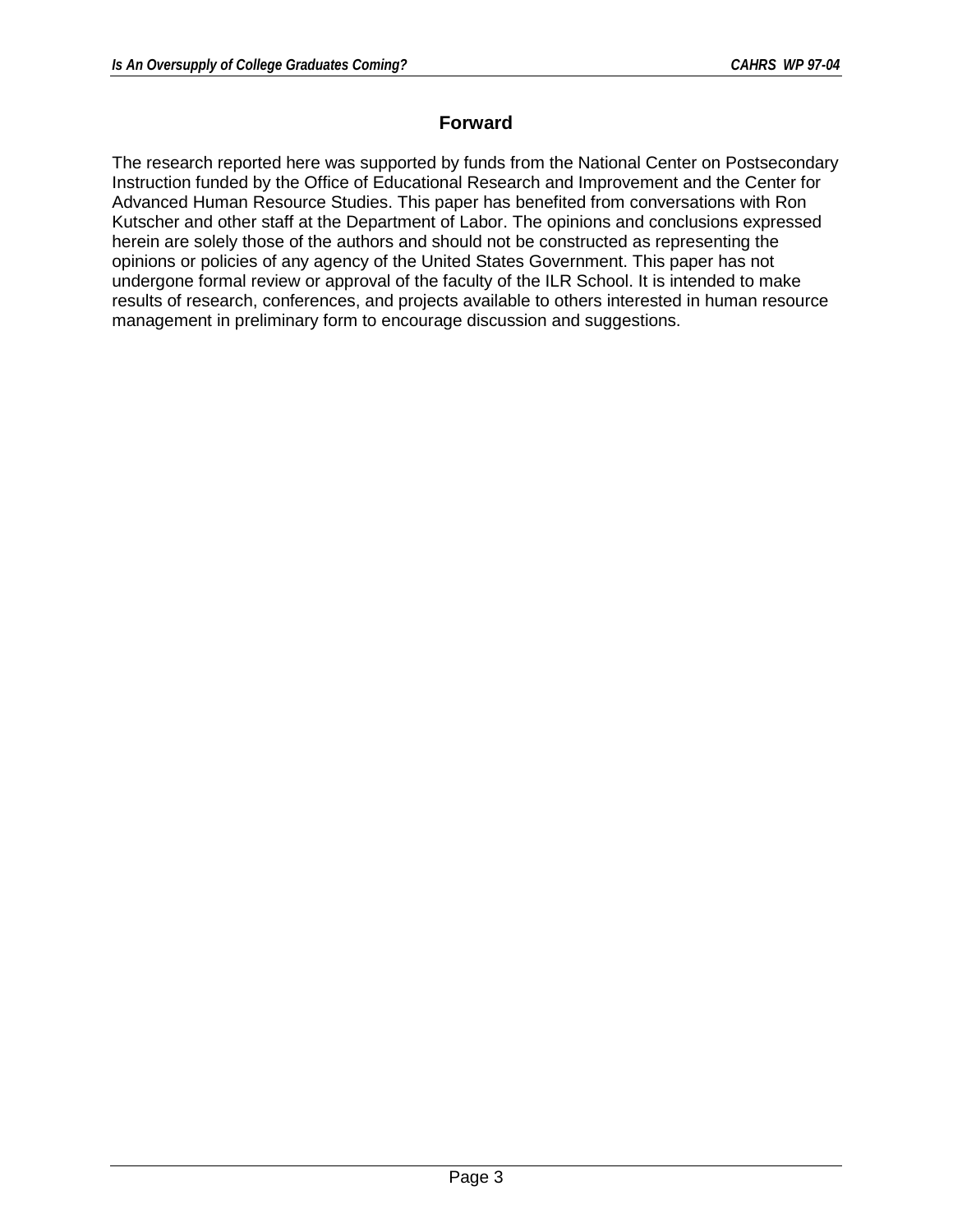#### **IS AN OVERSUPPY OF COLLEGE GRADUATES COMING?**

Demand for college graduates workers was strong during the 1980s (Blackburn, Bloom and Freeman 1989; Katz and Murphy 1990; Kosters 1989; Freeman 1991). The relative wage of college graduate workers rose and college attendance rose in response. Have the demand and technology shocks that produced this result run their course? Is the supply response large enough to stop and/or reverse the 1980s escalation of the relative wages of college graduates?

Read superficially, Bureau of Labor Statistics projections appear to suggest that the answers to these questions are YES. In the latest BLS report, the growing supply of college graduates was projected to outstrip growth of demand by 300,000 annually (Shelley 1996). Even larger gaps between supply and demand were projected in 1992 and 1994 (Shelley 1992, 1994). Looking at these projections, some in the press have reported that the college graduate labor market is about to go bust. New York Times reporter, Louis Uchitelle, for example, led off an article titled "Surplus of College Graduates Dims Job Outlook for Others" with the following:

Hundreds of thousands of jobs, once performed creditably without a college degree, are today going to college graduates as employers take advantage of an oversupply .... At roughly 25 percent of the work force--higher than in any other industrial nation--college graduates outstrip the demand for their skills, the Labor Department reports (June 18, 1990, p. 1).

Most economists do not believe there is now or likely soon to be a surplus of college graduates and other skilled workers. The Secretary of Labor and the Chief Economist's office within the Department of Labor apparently give little credence to the BLS projections of a college graduate surplus. Skill shortages are a common theme of Secretary Reich's speeches and policy initiatives of the department.

Who's right? Is a bust of the college graduate labor market on the horizon? This paper tackles this issue by asking and answering ten questions:

- 1. Do the latest BLS projections of college graduate supply and demand actually predict a bust--a substantial deterioration in the ability of college graduates to get good jobs? While the projections are often interpreted this way, a closer reading of the latest projections suggests **NO. The future is predicted to be much like the past. Since the recent past has been characterized by low unemployment and rising relative wages for college graduates, the BLS can be interpreted as predicting more of the same.**
- 2. Do BLS estimates of the share of jobs that "require" a college degree and of the share of college graduates who are "underemployed" have a credible scientific basis? **NO. Reports of occupation and education are not reliable enough to sustain these estimates. The attempt to measure jobs "requiring a college degree" and underemployment" reflects misconceptions about how the U.S. labor market works.**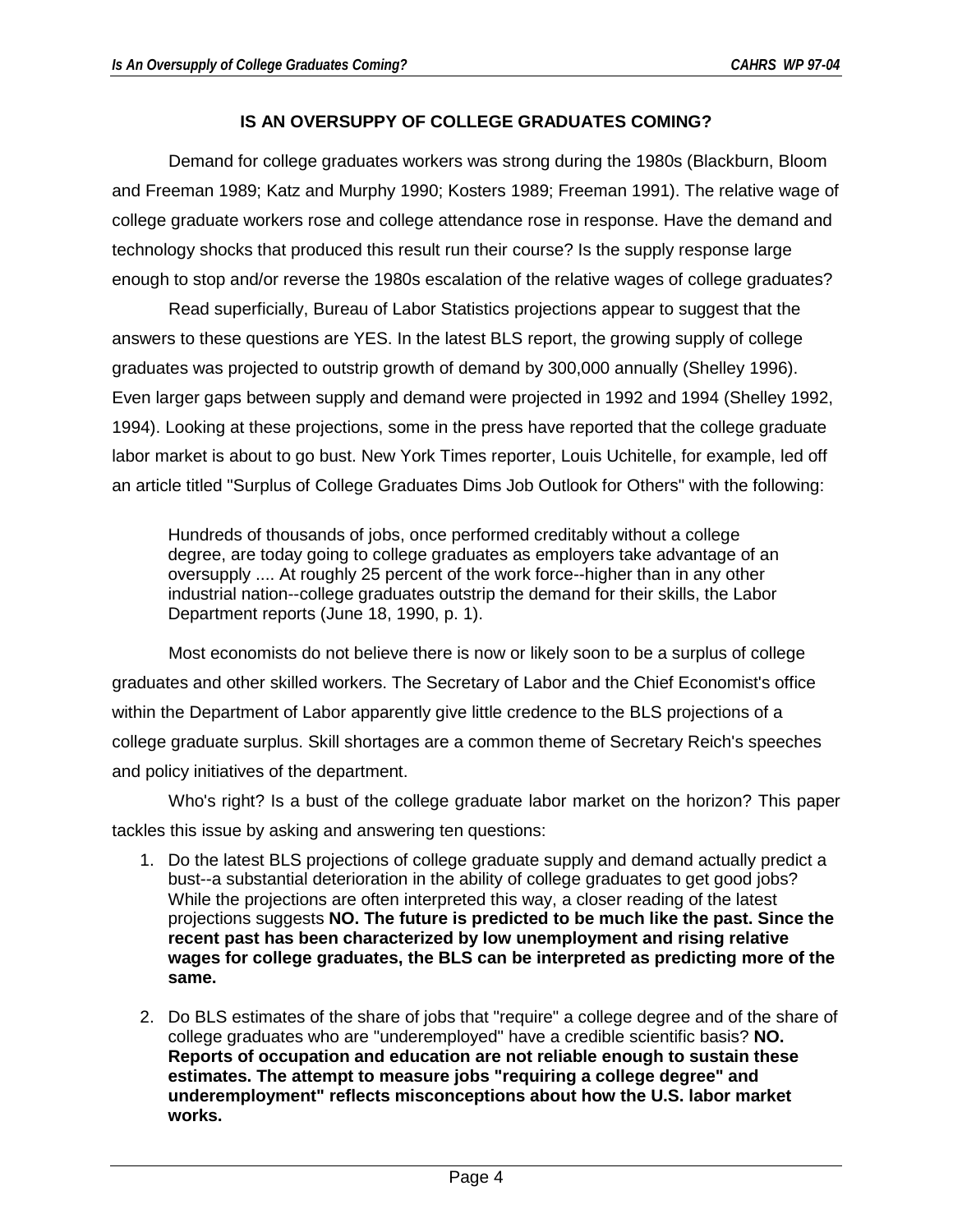- 3. Have past BLS projections successfully predicted changes in the market for college graduates? **NO. BLS projected a strong market for college graduates in 1970, just prior to the bust of the 70s. BLS projected a weak market in 1980, just prior to the 1980s boom. The task of projecting the number of jobs "requiring a college degree" into the future is essentially impossible. The methods used to make the projections are not well adapted to the task.**
- 4. Are BLS's occupational projections biased? **YES. BLS projections published in 1981, 1983 and 1985 under estimated the growth of managerial and professional jobs and overestimated the growth of lower skill jobs. The methods used to project occupational employment tend to miss an important portion of the upskilling that is underway in our economy.**
- 5. Is there an alternate methodology for projecting occupational employment that does a better job than the BLS projections? **YES. Regressions predicting Occupational employment shares with a trend, unemployment, the trade deficit and the share of workers using PCs did a better job projecting the early 1990s than the BLS. Both methods however, missed predicting slowdowns in the growth of clerical, technical and craft jobs.**
- 6. Are the regression models of occupational shares stable? **YES, they appear so. However, small changes in coefficients sometimes have large effects on occupational shares projected for 10 to 15 years in the future. The updated model projects that professional, technical and managerial jobs will account for 60 percent of job growth between 1990 and 2005.**
- 7. Have skill differentials between college level jobs and **other jobs stopped growing?**  NO. **They continue to expand, though at a slower rate than in the 1980s.**
- 8. Have rates of college completion risen enough to flood the college graduate market? NO. **Because the cohort is small, the increase in the share of the age cohort attending school has not produced a substantial increase in the ratio of new BAs to total employment.**
- 9. Is the U.S. overeducated relative to other nations? NO. **Young Europeans and East Asians spend more years in school than young Americans.**
- 10. Policy Implications? **Raise high school standards, increase financial aid, make tuition tax deductible and stop increasing public college tuitions.**

#### **1. What Do the 19% BLS Projections of Supply and Demand for Graduates Really Imply?**

Let us begin by examining the projections of supply and demand made in 1992, 1994 and 1996. The 1992 report states that "estimates of available entrants to the college graduate labor force (supply) will average ... 406,000 more than demand (Shelley 1992 p. 16). " The 1996 report predicts that "the proportion of college graduate entrants expected to end up in noncollege jobs or unemployed will grow from 18 percent to 22 percent (Shelley 1996 p. 9). " Both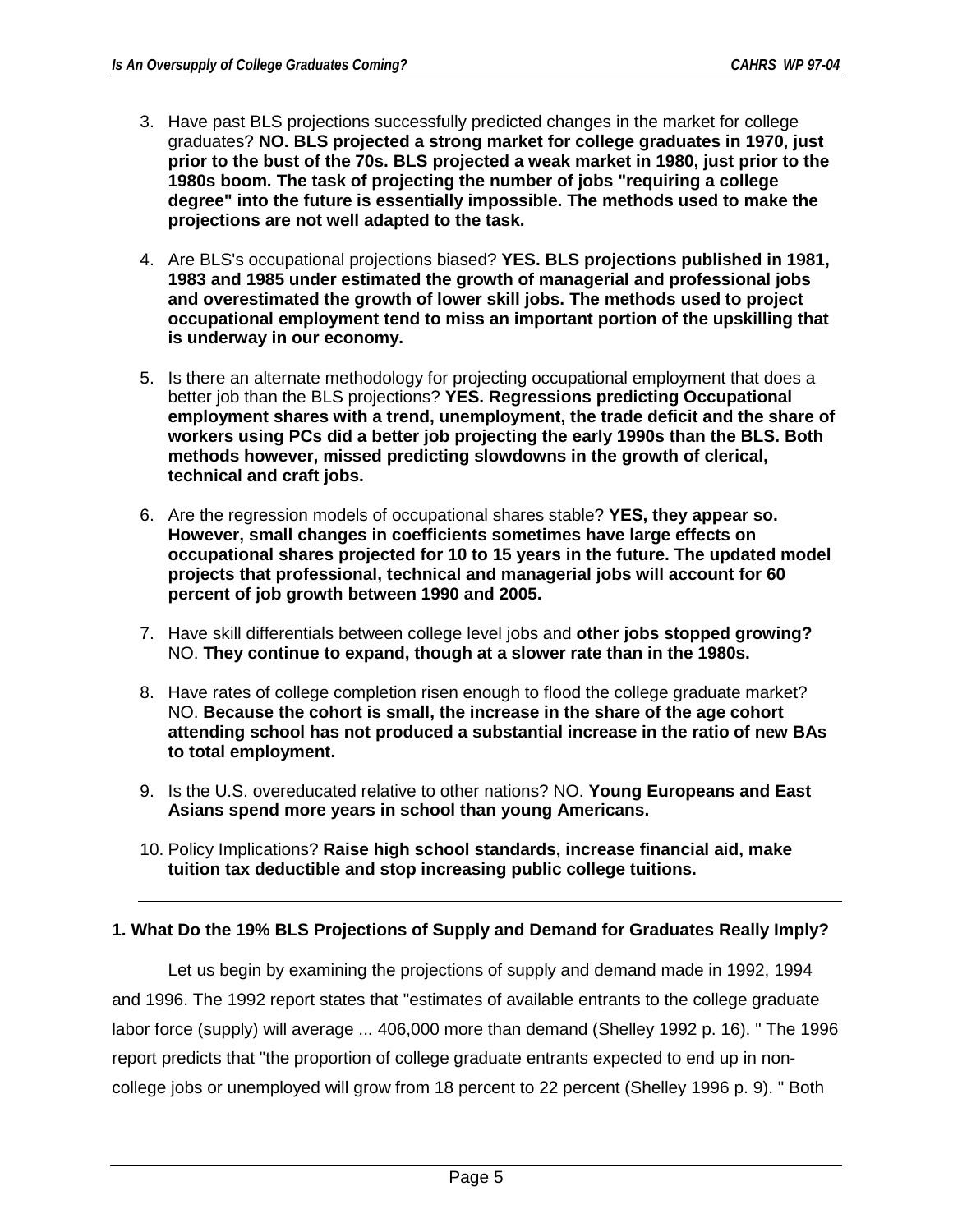sound quite negative about the future demand for college graduates. Table 1 presents the numbers:

Table 1: College graduates entering the labor force and college level job openings past and projected to 2005 *(annual averages in thousands)*

|                                        | 1992 Projections |           |         | 1994 Projections | 1996 Projections |           |
|----------------------------------------|------------------|-----------|---------|------------------|------------------|-----------|
| Supply coming from:                    | 1984-90          | 1990-2005 | 1984-92 | 1992-2005        | 1983-94          | 1994-2005 |
| New Graduates (NCES Proj)              | 974              | 1106      | 1000    | 1180             | 1020             | 1180      |
| Other Entrants                         | 214              | 214       | 200     | 200              | 160              | 160       |
| Annual incr. of BAs in LF              | 1188             | 1320      | 1200    | 1380             | 1180             | 1340      |
| Demand coming from:                    |                  |           |         |                  |                  |           |
| <b>Grth Occupations 'requiring' BA</b> | 459              | 311       | 593     | 562              |                  | 510       |
| Growth due to upgrading                | 308              | 291       | 157     | 168              | 780              | 170       |
| <b>Replacement Dem-retirements</b>     | 197              | 312       | 190     | 320              | 190              | 360       |
| Yrly increase in college               |                  |           |         |                  |                  |           |
| level jobs held by BAs                 | 964              | 914       | 940     | 1050             | 970              | 1040      |
| Yrly increase in graduates             |                  |           |         |                  |                  |           |
| not in college-level jobs              | 224              | 406       | 260     | 330              | 210              | 300       |
| Ratio of Supply-Demand Gap             |                  |           |         |                  |                  |           |
| to growth of BAs in LF                 | 18.9%            | 30.8%     | 21.7%   | 23.9%            | 17.8%            | 22.4%     |
| Annual change in the                   |                  |           |         |                  |                  |           |
| share of BAs underemployed             | 0.16%            | 0.61%     | 0.35%   | 0.50%            |                  |           |

The bottom lines of the BLS supply-demand projections are found in rows 8, 9 and 10. In 1992 BLS projected a significant deterioration of the S/D balance during the 1990s. The annual increase in the number of 'underemployed" graduates was projected to be equal to 31 percent of the flow of BAs into the labor force (both immigrants and new graduates) during the period. The share of college graduates underemployed was projected to increase from 19.9 percent in 1990 to 25.9 percent in 2000.

When, however, projections were made two years later, predictions of employment growth in professional jobs were revised upward from the 340,500 per year of the 1991 projections to 477,000 per year in the 1993 projections and 461,000 in the 1995 projections (Silvestri & Lukasiewicz 1991, Silvestri 1993, 1995). This has improved BLS's projected outlook for college graduates. Consequently, in the most recent report, the gap between supply and demand is expected to grow only slightly from 18 percent of the gross increase in supply of BAs to 22 percent after 1994. The BLS also projects that the growth of the "underemployment" share will accelerate somewhat after 1992. The 1984-92 growth rate of 0.35 percentage points per year is projected to increase to 0.5 percentage points per year between 1992 and 2005.

There are two very different ways to interpret these projections. Many reporters have interpreted them as implying that the market for college graduates is about to deteriorate. This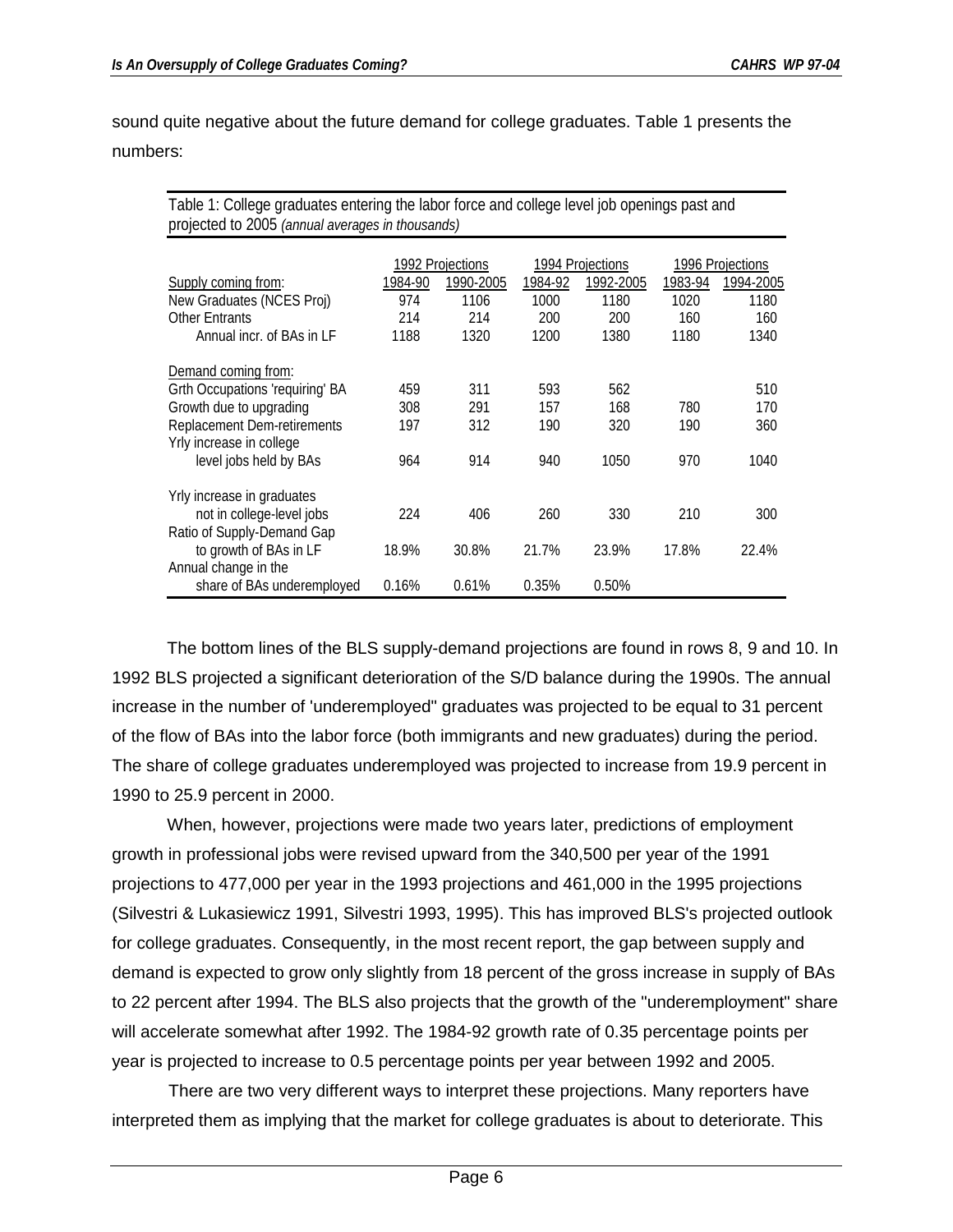interpretation comes from focussing on projected gaps between demand and supply in the future. How projections of the future compare with the recent past are ignored.

If you focus instead on how the future is expected to differ from the recent past, one arrives at a different conclusion. The 1994 and 1996 reports project that the supply-demand balance for college graduate workers through 2005 will be rather similar to the conditions that prevailed during the previous decade. Since unemployment rates of college graduates remained low and relative wage rates grew substantially from 1984 to 1996, **the BLS projections are really predicting a continuation of the strong labor market for college graduates that characterized the 1980s.** They are also pointing out, quite correctly, that a strong market for college graduates does not imply that all college graduates will have professional, technical, managerial or high level sales jobs.

#### **2. Are the BLS estimates of jobs "requiring" a college degree and of "underemployed" college graduates credible and reliable?**

The BLS assesses the current demand-supply balance for college graduates by defining a set of jobs that "require" a college degree and then counting up the number of college graduates who do not have one of these jobs. The workers being categorized are not asked whether they believe a college degree is required or useful in their job. The classification is based on the match between reported education and reported occupation. Workers with fewer than 16 years of schooling are automatically counted as having jobs that do not require a college degree. Workers with 16+ years of schooling are classified as "underemployed" when the reported occupation appears to not "require" a college degree.

The problem with this approach is that the classification of occupations into a "requires a college degree" category is inherently arbitrary and idiosyncratic to the analyst. When Jon Sargent and Janet Phleeger (1990) did the analysis, the BLS concluded there were 18,137,000 million college level jobs in 1988. When Daniel Hecker (1992) reestimated the number two years later, he concluded that there were 21,848,000 college level jobs (a 20 percent increase). Yet the validity of the whole effort to measure "underemployment" depends on this classification being done correctly in every detail not only for the present but also for up to 15 years in the future. This is essentially impossible for four reasons.

First, the occupational coding system used by the CPS and the Census is not reliable and comprehensive enough to allow accurate measurement of a concept like "underemployment. " Census Bureau studies have found that between 18.3 and 27.3 percent of the individuals recorded as professionals, technicians or managers in one interview, are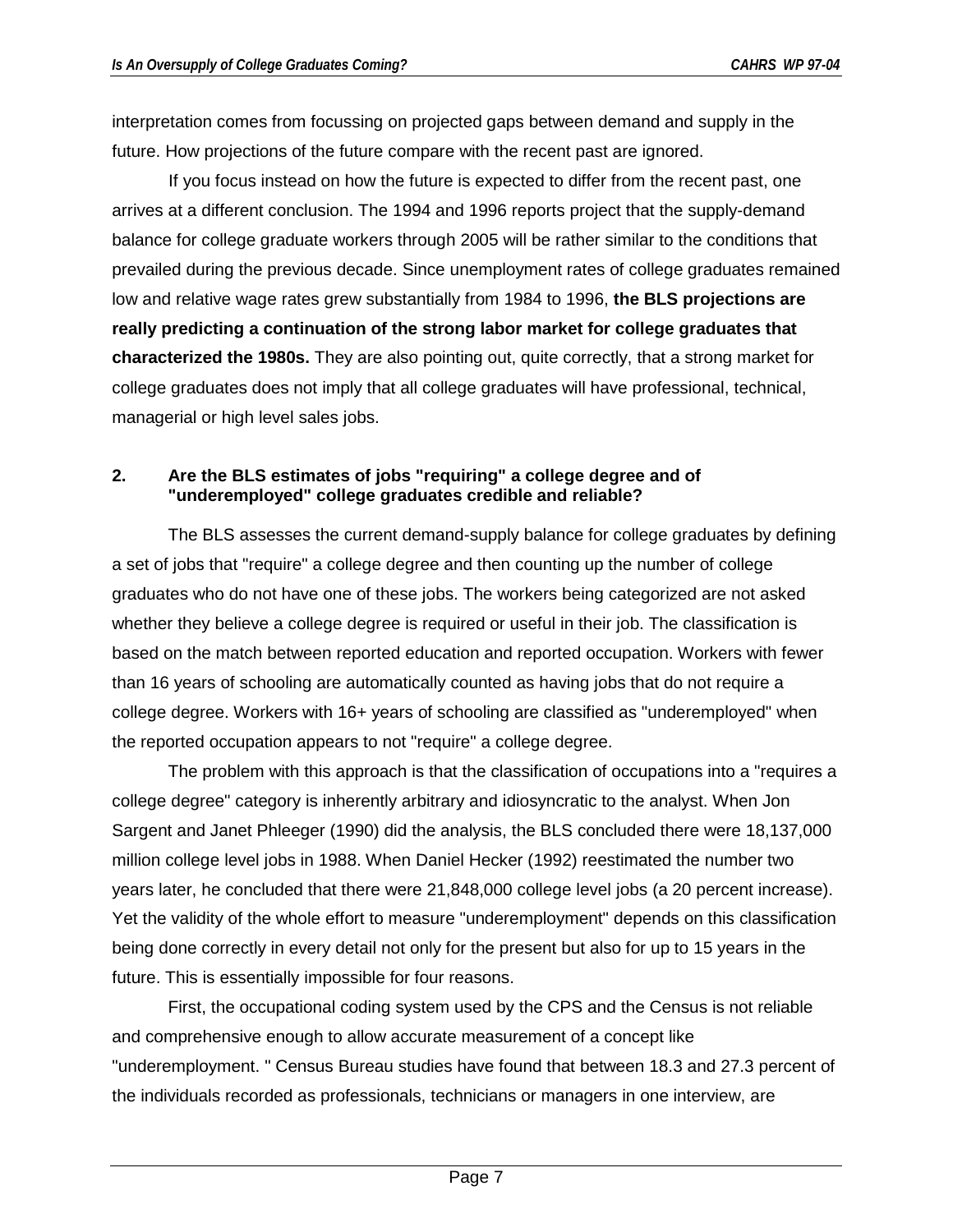recorded in a less skilled occupation in a subsequent interview 4 to 7 months later (U.S. Bureau of the Census 1972).

There are also substantial errors in measuring educational attainment. Between 5.5 and 9 percent of respondents who are recorded as having more than 16 years of schooling in one interview are recorded as having fewer than 16 years of schooling in a later interview. If errors in reporting occupation and schooling are uncorrelated with each other, measurement error alone causes 12 to 18 percent of college graduates to be incorrectly classified as "underemployed".<sup>1</sup>

Consequently, reporting and coding errors are responsible for many of the apparent mismatches between an individual's occupation and their education. How else can one explain the 9.6 percent of college teachers and the 5.4 to 6.5 percent of lawyers, physicians and secondary school teachers who claim not to have completed 16 years of schooling (U.S. Bureau of Labor Statistics 1990, Table F-3). The unreliability of individual measures of occupation and education means that counts of mismatches between schooling and occupation derived from micro CPS data have little validity. True mismatches between education and occupation are a lot less common than these statistics suggest.

The second problem is the lack of symmetry in the handling of possible mismatches between educational qualifications and occupation. Large numbers of workers without college degrees say they occupy jobs that most people would agree "require" at least a four year degree. In 1988 there were 44,000 lawyers, 42,000 social scientists, 46,000 natural scientists, 33,000 physicians, 61,000 college teachers, 143,000 elementary/secondary teachers and 363,000 engineers who said they had not completed four or more years of college (U.S. Bureau of Labor Statistics 1990, Table F-3). The BLS does not classify these individuals as "undereducated. " By ruling out the possibility of undereducation, the conceptual framework makes a conclusion that there are too many college graduates inevitable.

The third problem is the great heterogeneity of the college graduate category. Ten percent of college graduates cannot write a brief letter explaining an error made on a credit card bill or determine the discount from an oil bill for early payment (NCES 1994 p. 38, 40, 66). As one can see in Table 2, these graduates are less likely to have professional, technical or managerial jobs and much more likely to have service or laborer jobs (NCES 1994 p. 95).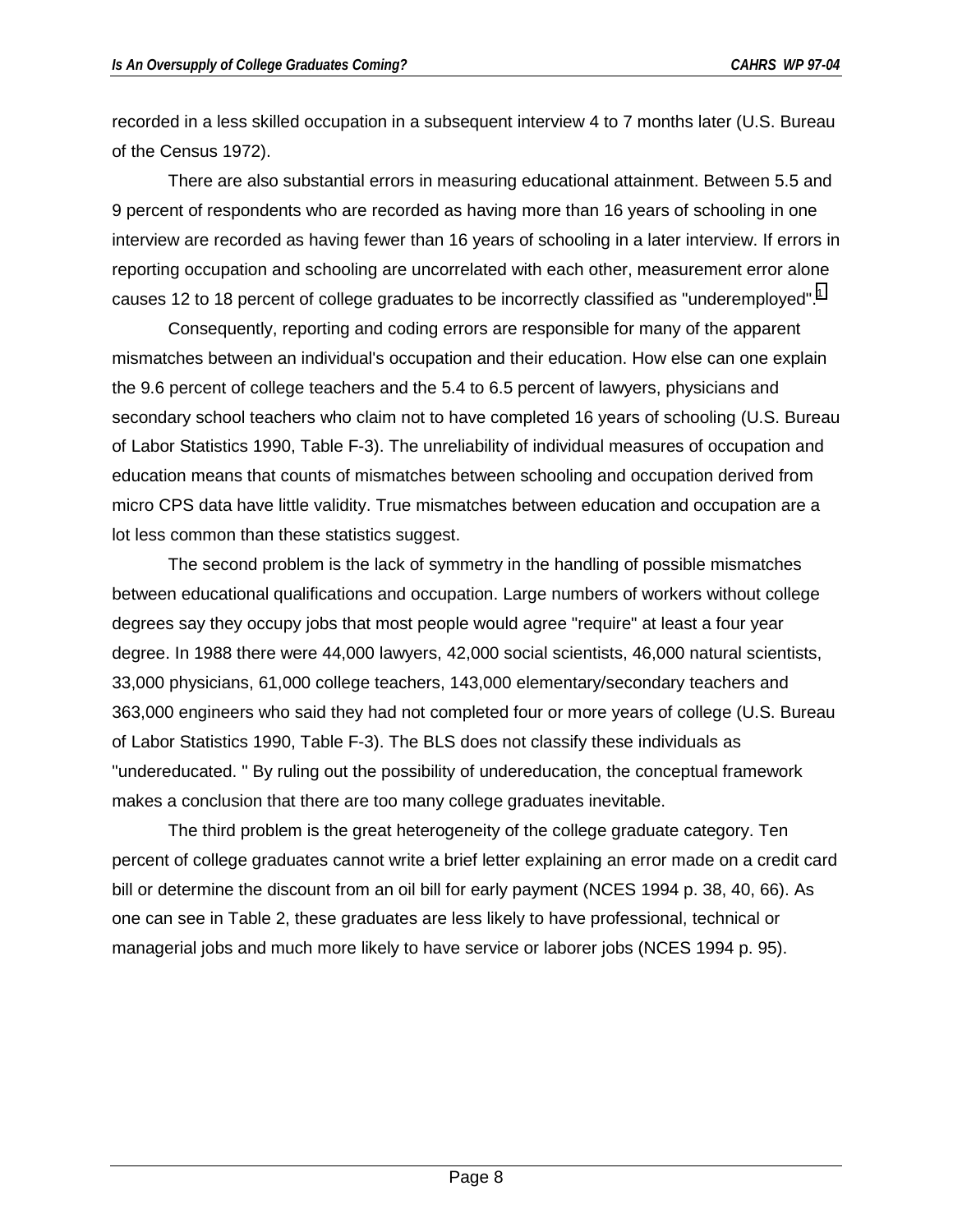Table 2: Occupations of College Graduates by Prose Literacy

|                                            | Prose Literacy Group |    |                |     |      |               |  |
|--------------------------------------------|----------------------|----|----------------|-----|------|---------------|--|
|                                            |                      |    |                |     |      | Total         |  |
| Percent in Service or Laborer Job          | 11 2                 | 73 | 1 <sub>h</sub> | 4.6 |      | $5.5^{\circ}$ |  |
| Percent in Prof., Tech. or Managerial Job  | 46                   | 56 | 64             |     |      |               |  |
| Percent of College Grads in Literacy Group | 1.6                  |    | 30             |     | 16.8 | 100           |  |

Robst's (1995) analysis of PSID data indicates that the prestige ranking of the college one attends also has large effects on the probability of being "underemployed." Those who attended colleges in the bottom fifth of the prestige ranking had twice the likelihood of being counted as "underemployed" than those who attended colleges in the top quartile.

More than 40 percent of young adults with associates and/or bachelors degrees cannot calculate change from a menu. **Seventeen percent of young college graduates read at a level below the typical 11th grader** (Kirsch and Jungeblut 1986). **How can someone with an 11th grade reading level be considered "underemployed" or "overeducated" in a secretarial, a carpentry or retail sales job?** For such individuals, the problem is "undereducation" not of underemployment. "

The fourth problem is that for most occupations, the question "Does it require a college degree?" does not have a yes or no answer. Its a matter of degree. Some employers structure their management jobs in ways that make the skills normally developed in college absolutely essential, at other employers the skills are very helpful, and at still others the skills are of little advantage. The magnitude of the college graduate productivity advantage also depends on the quality of the alternative labor supply. If the competence of those who ended their schooling with high school deteriorates {as it did during the 1970s (Bishop 1989)), the demand for college graduates will increase. The correct answer to the question of whether a college degree is required is, "It depends." It depends on circumstances that analysts and researchers have little knowledge of and no ability to forecast a decade ahead.

The BLS projection exercise apparently assumes that occupations have specific educational and/or basic skill "requirements". This job requirements view of the world is illustrated in Figure 1. The "low skill" job requires a basic skill level of at least E' while the "high skill" job requires basic skills at or above E\*. Exceeding these skill thresholds, however, very quickly yields no further increases in productivity. Once the threshold is reached, diminishing returns sets in with a vengeance. People working in the "low skill" who have a skill level are classified as "underemployed". Is this how basic skills influence job performance? Let us test the job requirements hypothesis.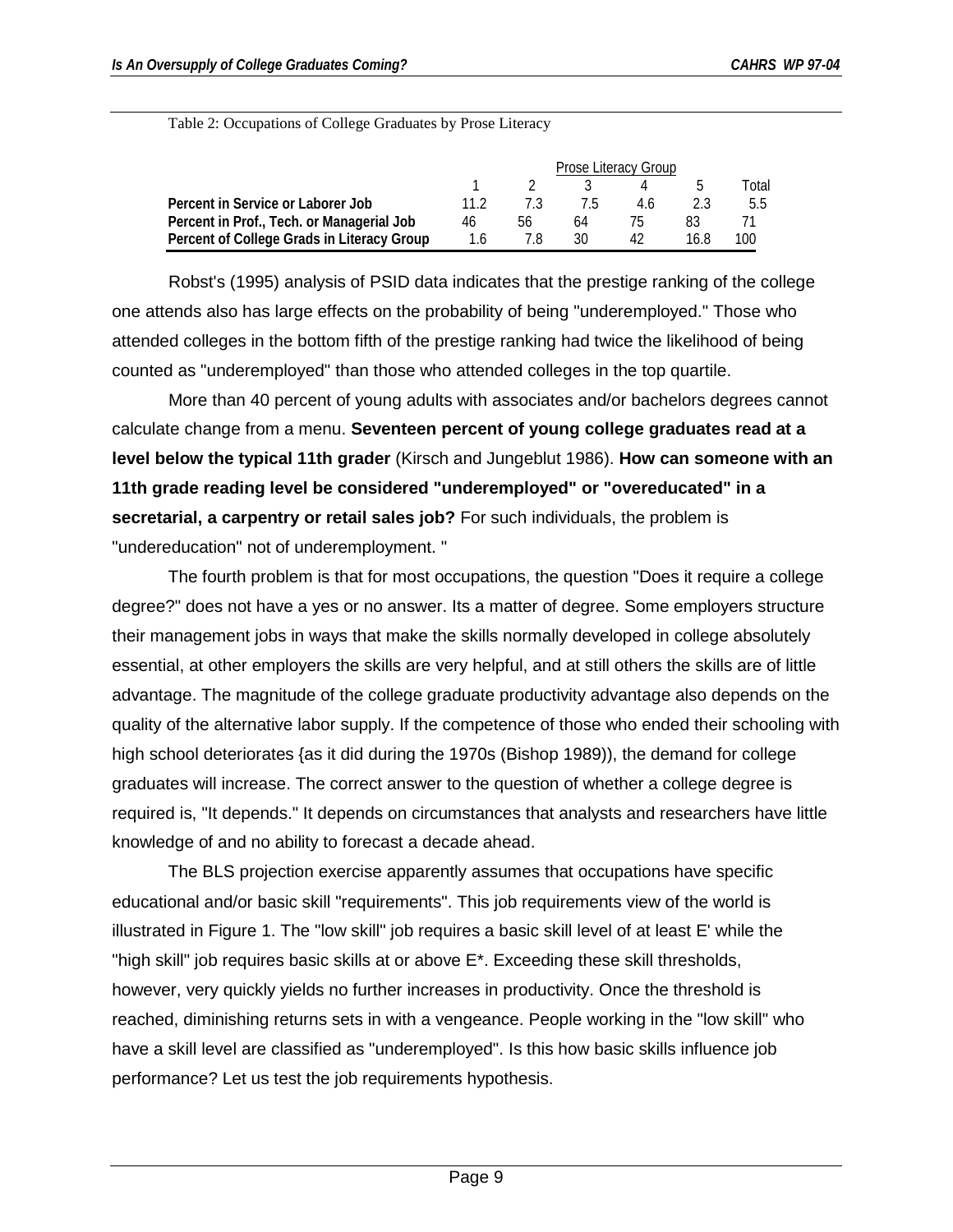The job requirements view predicts that everyone in the low skill job A will have at least the  $E^1$  skill level, and that due to diminishing returns, the steep productivity increase near the  $E^1$  skill level quickly becomes a flat slope as the individual's skill increases.

In other words, the relationship between test scores and job performance should have a convex shape (a large negative second derivative). The job requirements view also implies that the impact of basic skills tests on job performance should diminish as schooling increases.

Data collected by the U.S. Department of Labor's Employment Service to validate the General Aptitude Test Battery was used to test these hypotheses. This data set contains data on job performance, the 9 GATB "aptitudes" and background data on 36,614 individuals in 159 different occupations. Professional, managerial and high level sales occupations were not studied but the sample is quite representative of the 71,132,000 workers in the rest of the occupational distribution. It ranges from drafters and laboratory testers to hotel clerks and knitting-machine operators. Firms that used aptitude tests similar to the GATB for selecting new hires for the job being studied were excluded. The employment service officials who conducted these studies report that this last requirement did not result in the exclusion of many firms. A total of 3052 employers participated.

The workers in the study were given the GATB test battery and asked to supply information on their age, education, plant experience and total experience. Plant experience was defined as years working in that occupation for the current employer. Total experience was defined as years working in the occupation for all employers. The dependent variable was an average of two ratings (generally two weeks apart) supplied by the worker's immediate supervisor. The Standard Descriptive Rating Scale obtains supervisory ratings of 5 aspects of job performance (quantity, quality, accuracy, job knowledge and job versatility) as well as an "all around" performance rating. Firms with only one employee in the job classification were excluded, as were individuals whose reported work experience was inconsistent with their age.

Because wage rates, average productivity levels and the standards used to rate employees vary from plant to plant, mean differences in ratings across establishments have no real meaning. Therefore, normalized ratings deviations were predicted by deviations from the job/establishment's mean for gender, race, Hispanic, age, age squared, plant experience, plant experience squared, total occupational experience, total occupational experience squared, schooling and test composites.

Deviations of rated performance  $(R^m{}_{ij} - R^m{}_{j})$  from the mean for the establishment  $(R^m{}_{j})$ were analyzed. The variance of the job performance distribution was also standardized across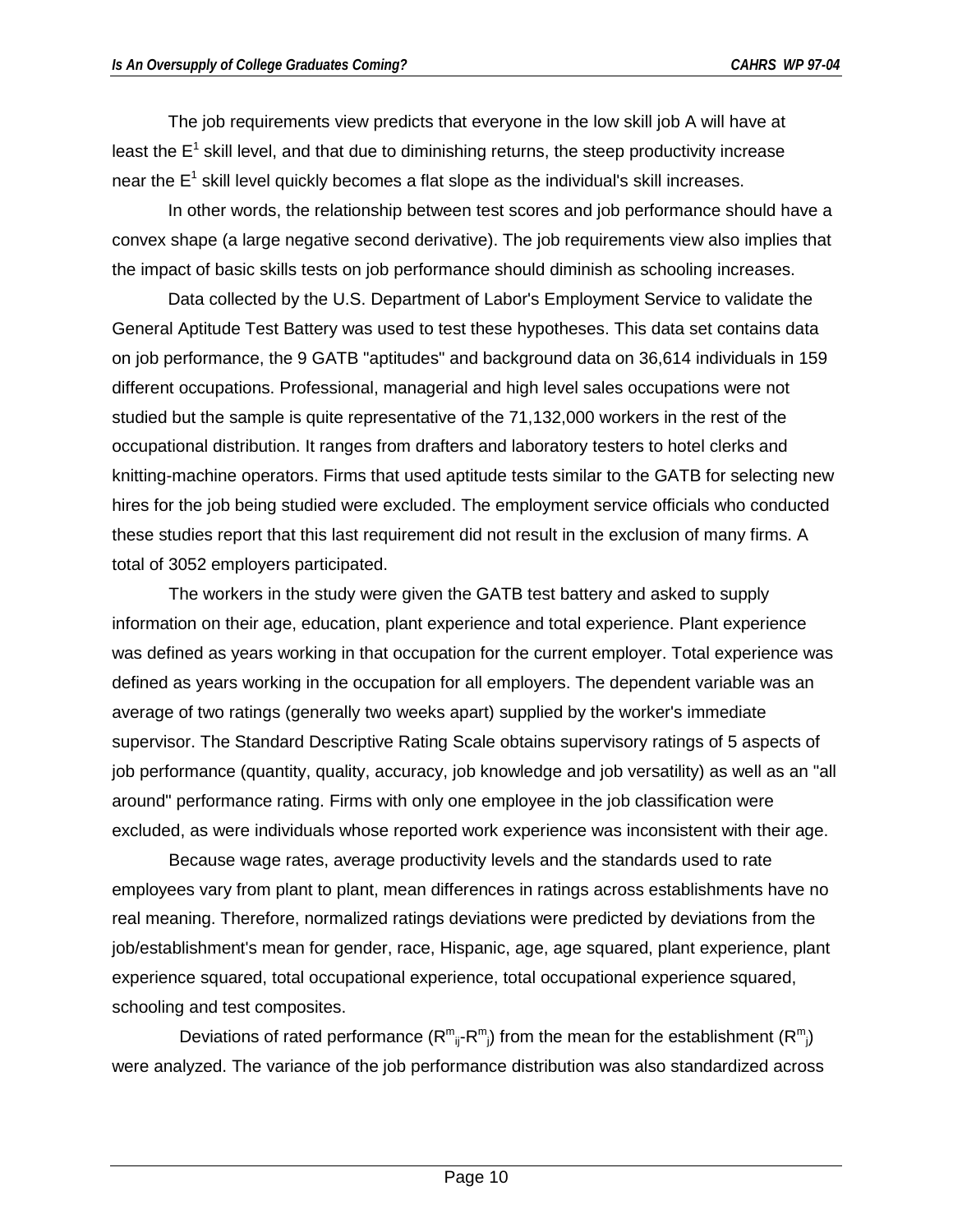establishments by dividing  $(R^m{}_{ij} - R^m{}_{j})$  by the standard deviation of rated performance,  $(SD_j(R^m_{ij})$ , calculated for that firm.<sup>2</sup> Separate models were estimated for each major occupation. They were specified as follows:

1)  $R_{ij}^m - R_{ij}^m = \beta_0 + \beta_1 (T_{ij} - T_{ij}) + \beta_2 (T_{ij} - T_{ij})^2 + \beta_3 (S_{ij} - S_{ij}) + \beta_4 (X_{ij} - X_{ij}) + \beta_4 (D_{ij} - D_{ij}) + v_2 SD_j (R_{ij}^m)$  where  $R_{ij}$  = ratings standardized to have a zero mean and SD of 1.

 $T_{ij}$  = a vector of test score composites--general academic ability and psychomotor ability

 $S_{ii}$  is the schooling of the  $i<sup>th</sup>$  individual.

 $\frac{X_{ij}}{X}$  = a vector of age and experience variables--age, age<sup>2</sup>, total occupational experience,  $\overline{\text{total}}$  occupational experience<sup>2</sup>, plant experience and plant experience<sup>2</sup>.

 $D_{ii}$  = a vector of dummy variables for black, Hispanic and female.

 $T_i$ ,  $S_i$ ,  $X_i$ , and  $D_i$  are the means of test composites, schooling, experience variables and race and gender dummies for the  $j<sup>th</sup>$  job/establishment combination.

General Academic Ability was constructed by averaging the GATB's G and N composites. Consequently, it is a weighted average of four subtests: a timed arithmetic computation test with weight of .25, a arithmetic reasoning test with a weight of .41, a vocabulary test with a weight of .17, and a spatial relations test with a weight of .17. Square terms and an interaction with schooling greater than 12 were included in the model to test for ceiling effects and other non-linearities.

The results are presented in Table 3 and Figure 2. $3$  For general academic ability (referred to as Basic Skills in Figure 2), the hypothesis of diminishing returns was rejected in 7 of the 8 occupation groups. The exception was sales clerks, where the square term on general academic ability was significantly negative and general academic ability had a positive effect on performance only when the test scores were less than one-half a standard deviation above the mean (see Figure 2).

For psychomotor skills, however, the hypothesis of diminishing returns was accepted at the 10 percent level for operatives, service workers, sales workers and in the aggregate relationship. The second derivatives are not so large, however, that the sign of the relationship reverses within the range of actual data. In the aggregate relationship and for operatives, the derivative of performance with respect to the psychomotor test scores at one SD above the mean of the test is 52-57 percent of the derivative when test scores are one SD below the mean. For service workers the derivative one SD above the mean is 37 percent of the derivative at one SD below the mean.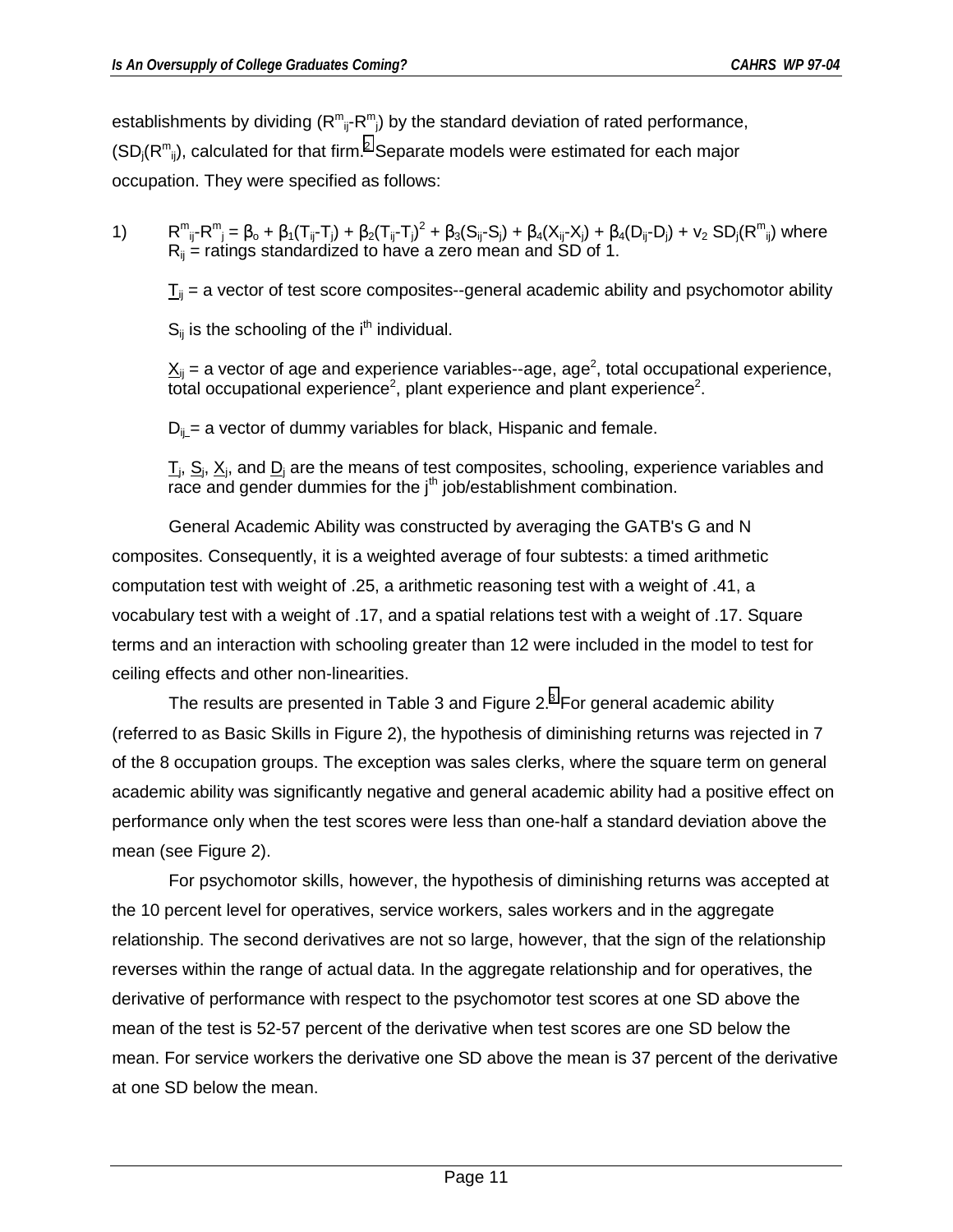These results suggest that the job requirements model has some validity for psychomotor skills but not for the basic academic skills that are the primary objective of schooling. Both this analysis and studies conducted by others have found that the underlying relationship between basic academic skills and performance in a specific job is smooth, continuous and close to linear (Hunter 1983).

#### **3. The Record of BLS Projections of the Demand and Supply for College Graduates**

Despite the difficulties, BLS has been publishing since 1970 biannual projections of the supply demand balance. The starting point of its projections are its forecasts of occupational employment growth. It then projects changes in the proportion of particular occupations that "require a college degree", the number of bachelors degrees to be awarded per year and the annual rates of flow into and out of jobs by workers with a college degree. Comparisons are then made between the projected number of job openings "requiring a college degree" and the projected flow of college graduates seeking work producing estimates of the number of "underemployed" college graduates. Column 3 of Table 4 presents BLS's projection of the annual increase in the number of "underemployed" college graduates during the projection period. Column 4 presents the projected 10 year change in the share of college graduates who are "underemployed. "

Quite clearly the BLS effort to project the supply/demand balance for college graduates has been a failure. Compare the predicted changes in the share of college graduates underemployed in column 4 to the actual changes in column 5. At the beginning of the 1970s, BLS projected a decline in the share of college graduates who were underemployed during the subsequent decade. Instead, the share underemployed grew substantially. Changes in the relative wage of young college graduates provides an additional ex post criterion for evaluating the accuracy of BLS's projections of supply/demand balance (see column 7 & 8). If the projection had been correct, the relative wage of college graduates should have also risen during the period. Instead, the college premium fell 6.7-7.6 percentage points by 1980 (see column 8).

At the end of the 1970s, BLS was projecting large surpluses of college graduates during the 1980s. According to the projection made in 1978, the surplus of college graduates was going to grow at a rate equal to 30 percent of the annual flow of bachelors degrees awarded and the "underemployment" share was going to rise 5.5 percentage points by the end of the decade. The rise in the "underemployment" share was instead only 1.7 percent. If the projections had been correct, relative wages of college graduates should have fallen; instead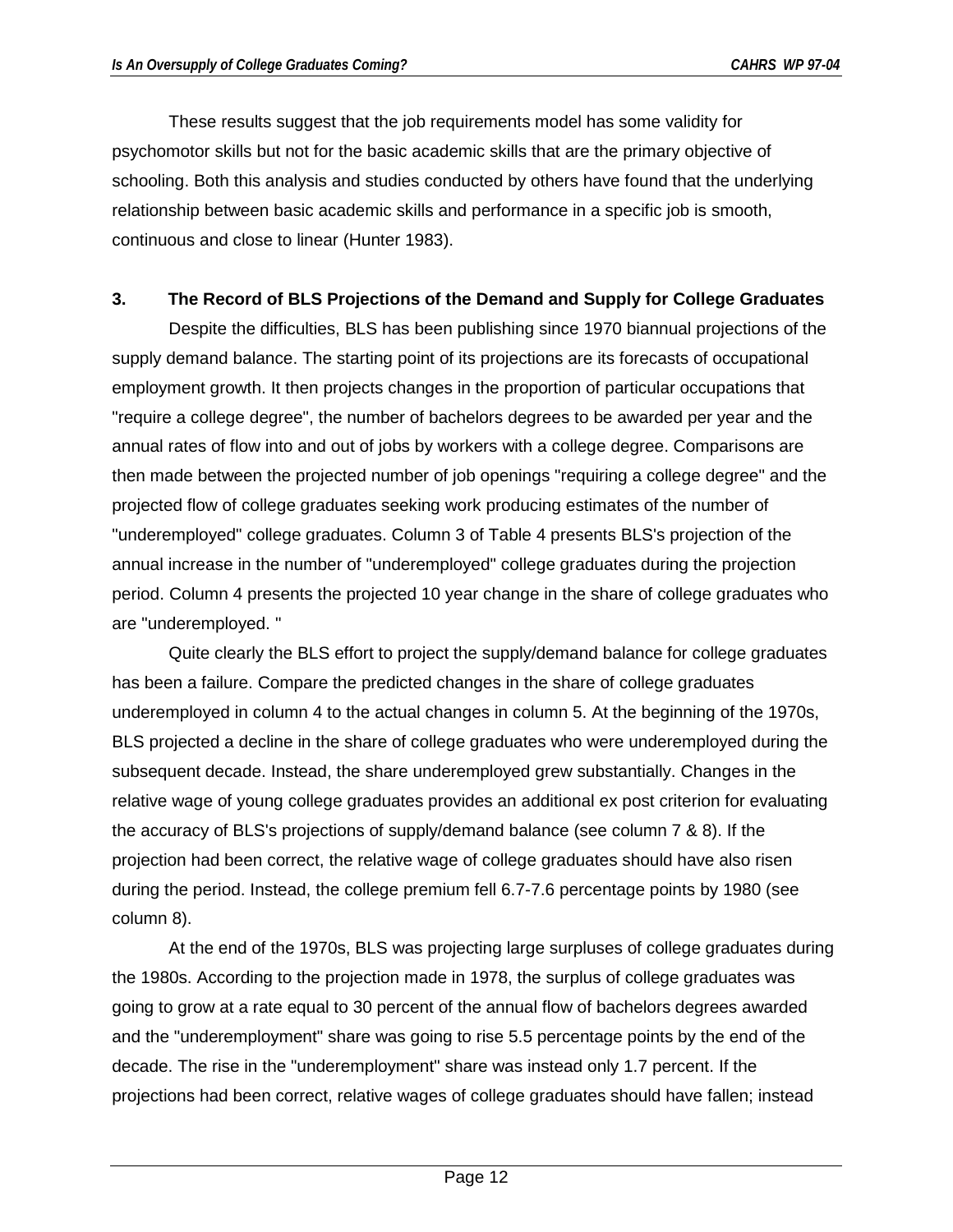they rose by 23 to 26 percentage points. Thus, the projections were much worse than uncorrelated with the truth, **they were negatively correlated with the truth.** 

The methodology is entirely a priori. Relationships are not empirically estimated on historical data. The number and quality of college educated workers is assumed to have no effect on the number of college level jobs. Every new college graduate who finds a college level job is assumed to force someone else into the ranks of the "underemployed". In reality, demand responds to supply and supply responds, with a lag, to demand. An increase in the supply of college graduates with computer science degrees, for example, lowers wages for the group and this allows some companies to undertake projects not feasible before and it induces other companies to keep development work in the United States rather than moving it abroad. Wage rates and job finding difficulties influence enrollment decisions and choice of major, so supply responds to demand. Getting "college level" jobs also depends on personal qualities--initiative, work habits, etc.--of the graduates. The absence of feedback loops and empirically estimated relationships causes the BLS projection model to oscillate wildly between predicting large decreases and large increases in the share of college graduates that are "underemployed."<sup>4</sup>

The evidence suggests that the BLS's methods of translating occupational projections into college graduate demand/supply projections are flawed. But the problems are not limited to the way in which occupational employment distributions are translated into numbers of college level jobs. The BLS's occupational projections also have serious flaws. The BLS systematically under projects the growth of skilled jobs and over projects the growth of unskilled jobs.

#### **4. Biases in BLS Projections of the Growth of Managerial and Professional Jobs.**

There is a myth abroad in the land that job growth is coming (or will come) primarily from low skill jobs ("Mac jobs"). In 1987, Henry Levin and Russell Rumberger, for example, stated that:

In summary, the evidence suggests that new technologies are unlikely to have a profound effect in upgrading the education and skill requirements of jobs, and that most new jobs or job openings will be in occupations that require relatively low skills and education (1987, p. 344).

In 1990, Lawrence Mishel and Ruy Teixeira predicted:

Growth in skill levels from occupational upgrading will actually slow down in the 1990s. In fact, future growth rates in skill levels are likely to be only one-fourth to one-third as fast as those in the recent past. (1990, p. 1)

In 1995, Basil Whiting, a former deputy assistant secretary in the Department of Labor, said:

Labor Department projections show that most new jobs in the economy at the turn of the century will not be those of technicians but rather in the more prosaic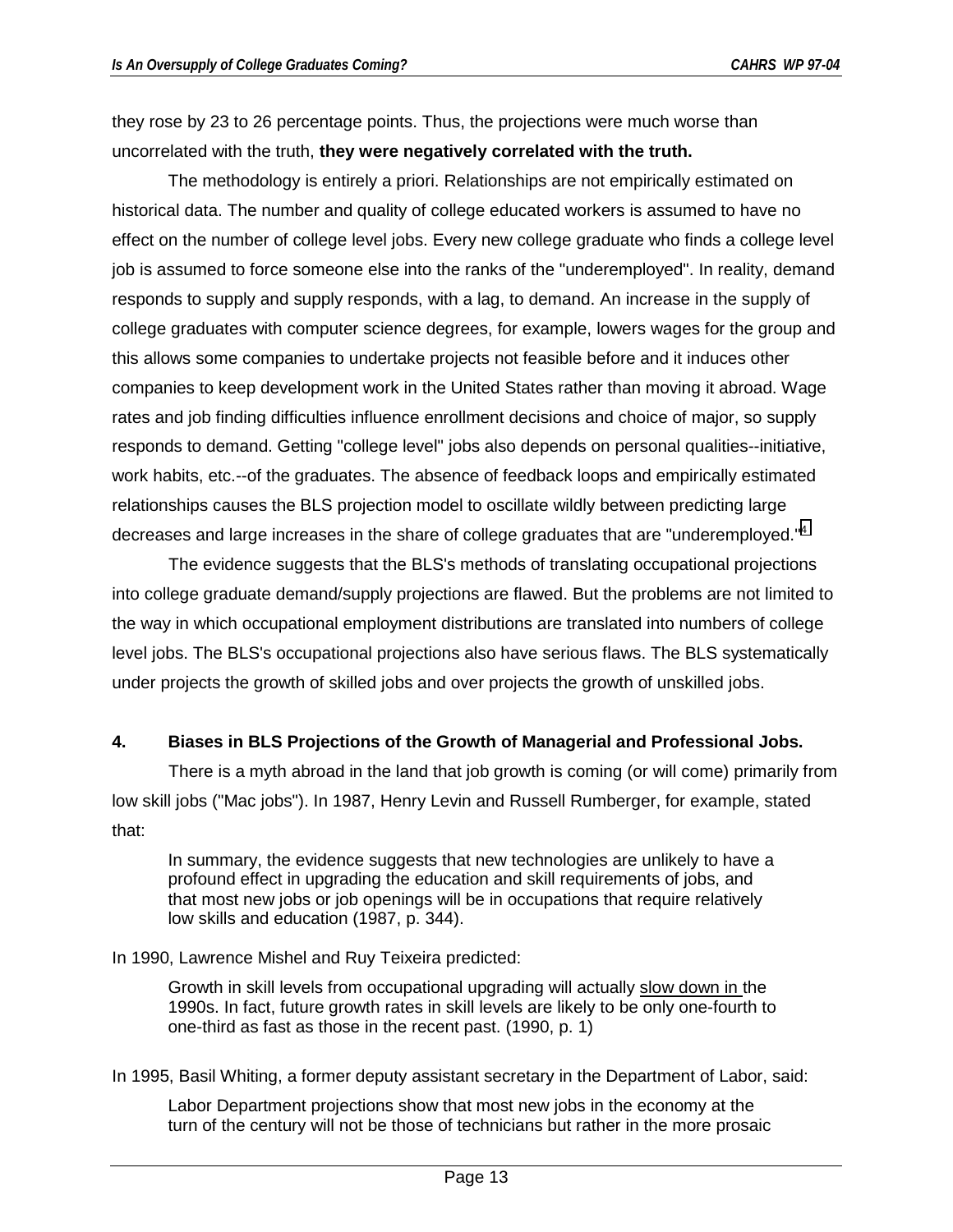and lower paid fields of hospitality, retail sales, clerical work, janitoring **and other**  service occupations (Whiting and Sayer, 1995, p. 11).

All of these writers based their forecasts on BLS occupational projections. Levin and Rumberger justified their reliance on BLS projections, as follows:

On the basis of their past record they are still likely to provide a better indication of how the overall job market will look in the future than generalizations from a few casual observations, guesswork, or simple extrapolations of past trends. The point is that none of the latter devices has come close to the accuracy of the BLS forecasts in a world where--by their nature--no forecasts will be perfect (1987, p. 338).

How good is the past record of BLS projections? Is there, as claimed, no way of improving them? The record is laid out in table 5 (Bishop and Carter 1990, 1991a, 1991b). BLS projected in 1981 that professional, technical and managerial (PT&M) jobs, which were 24.9 percent of the nation's jobs in 1978, would account for 31.3 percent of employment growth between 1978 and 1990 adjusted to a CPS basis (see Table 5).<sup>5</sup> Operatives, laborers, farm laborers and service workers (OL&S) which were 37 percent of employment in 1978, had been projected to account for 34.3 percent of employment growth during the period. Columns 4 and 6 of Table 5 tell us what actually happened. Professional, technical and managerial (PT&M) jobs accounted for 53.6 percent of 1978-90 job growth and operative, laborer and service jobs accounted for only 8.7 percent of the growth.

Figure 3 presents a detailed comparison of BLS projections of occupational employment growth between 1978 and 1990 with actual growth rates. The comparison employs the 1980 Census occupational categories so adjustments were made to the BLS projections to account for the occupations that were switched from one major occupational group to another.<sup>6</sup> The grey bars represent the percentage growth projected by the BLS. The dark bars represent the actual percentage growth. BLS projected managerial jobs to grow by 20 percent and professionals to grow by 25 percent. In fact, managerial and professional jobs both grew by 57 percent. The error in projecting managerial employment was roughly equal to the total number of bachelors and masters degrees awarded in business, marketing and accounting between 1978 and 1990.

The passage of time has produced two new opportunities to compare projected growth to actual growth: BLS's 1983 and 1985 projections of occupational employment growth through 1995. BLS projected in 1983 that professional, technical and managerial jobs would account for 34 percent of job growth from 1982 to 1995. In fact, PT&M jobs accounted for 53 percent of employment growth. Operative, laborer and service jobs were projected to account for 29.7 percent of job growth, but in reality accounted for only 15.7 percent of job growth.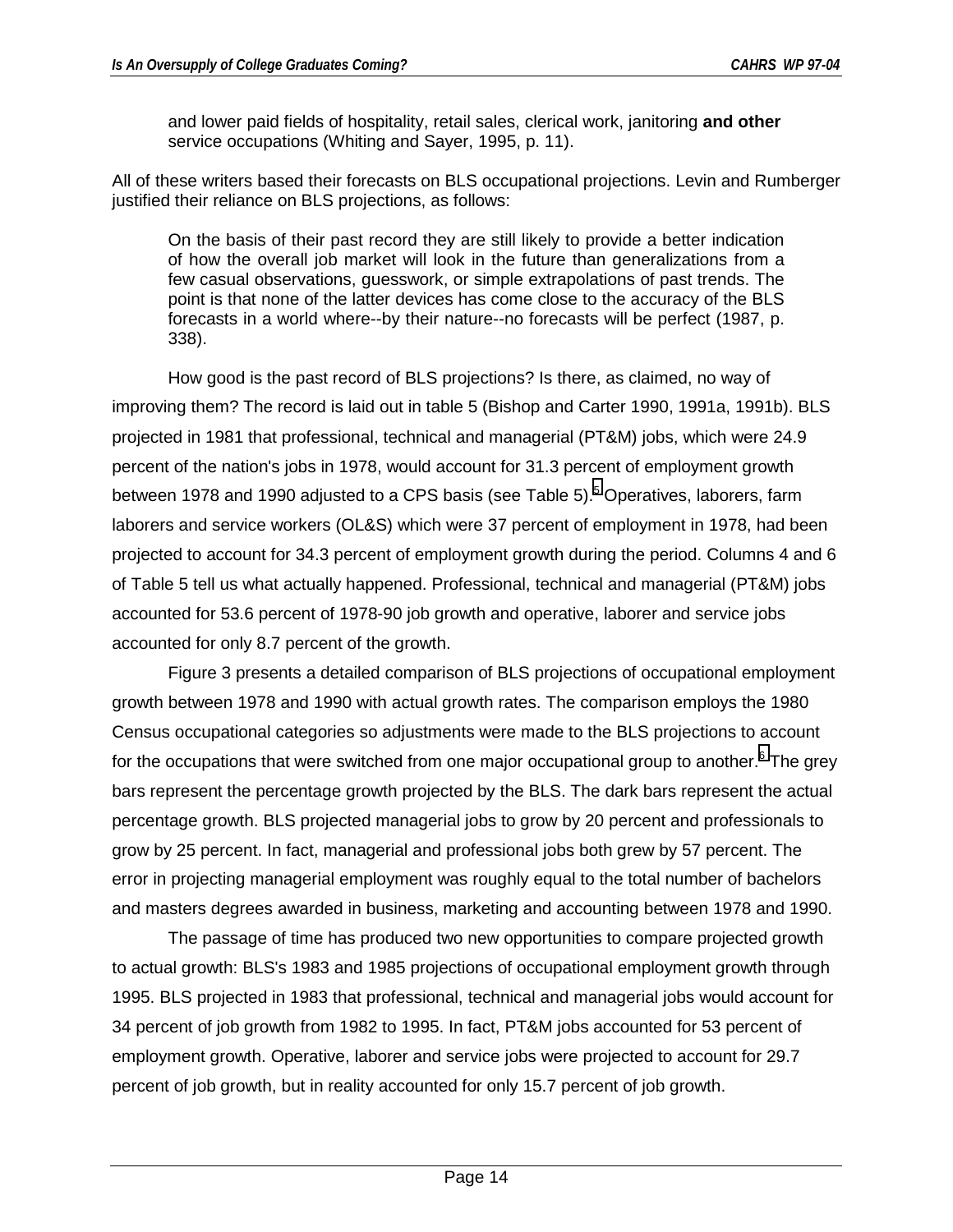For the 1984 to 1995 period, BLS projected that PT&M employment would account for 42.1 percent of employment growth and that OL&S would account for 27.6 percent of growth. While somewhat more optimistic about upskilling, they are still far off the mark. For the 1984 to 1996 period, PT&M accounted for 58.3 percent of job growth, and OL&S accounted for 15.9 percent. (see row 6 of Table 5). Figure 4 presents a comparison of projected and actual growth for the 1984-1995 period. As before modest growth (22 percent over 11 years) was projected for professional and managerial jobs. Actual growth rates were much larger: 35 percent for professional jobs and 51 percent for managerial jobs.<sup>7</sup>

While better than the 1981 and 1983 projections, the 1987 and 1989 projections also appear to be off target. With 71 percent of the projection period already completed, the actual PT&M share of job growth is running 20 percentage points above the share projected in 1987. With 67 percent of the projection period already completed, the actual PT&M share is running 22 percentage points above the share projected in 1989. With employment projected to grow by 25 million over the period, a 20-point discrepancy means that high skill jobs in the year 2000 were probably under projected by 5 million.

#### **Why are BLS projections biased?**

There are many sources of error in BLS occupational projections. Projections of final demand shares may be wrong. The input-output matrix is often quite old and this contributes to errors in projecting value added shares. For example, unanticipated changes in the federal deficit and exchange rates made export and import shares of industry output particularly difficult to predict in the 1980s. Industry specific productivity growth may also be in error resulting in incorrect predictions of industry employment.

Substantial changes have occurred in the occupational composition of specific industries and this has often been a major source of error in occupational projections. BLS derives occupational employment demand by multiplying projected industry employment totals by an assumed industry specific occupational share vector. Adjustments are made to these vectors when BLS studies of the introduction of new technology indicate that changes can be anticipated by the end of the forecast period. $8$  Since studies cannot be funded for every industry and for every technological innovation and the effects of these changes are difficult to foresee 10 years in advance, many of the changes that will occur in the composition of occupational demand within industry were missed by BLS projections.

The BLS obtains its estimates of the occupational composition of employment in specific industries from a survey of establishments, the Occupational Employment Statistics (OES). When the BLS made the projections of 1990 occupational employment in 1981, they had only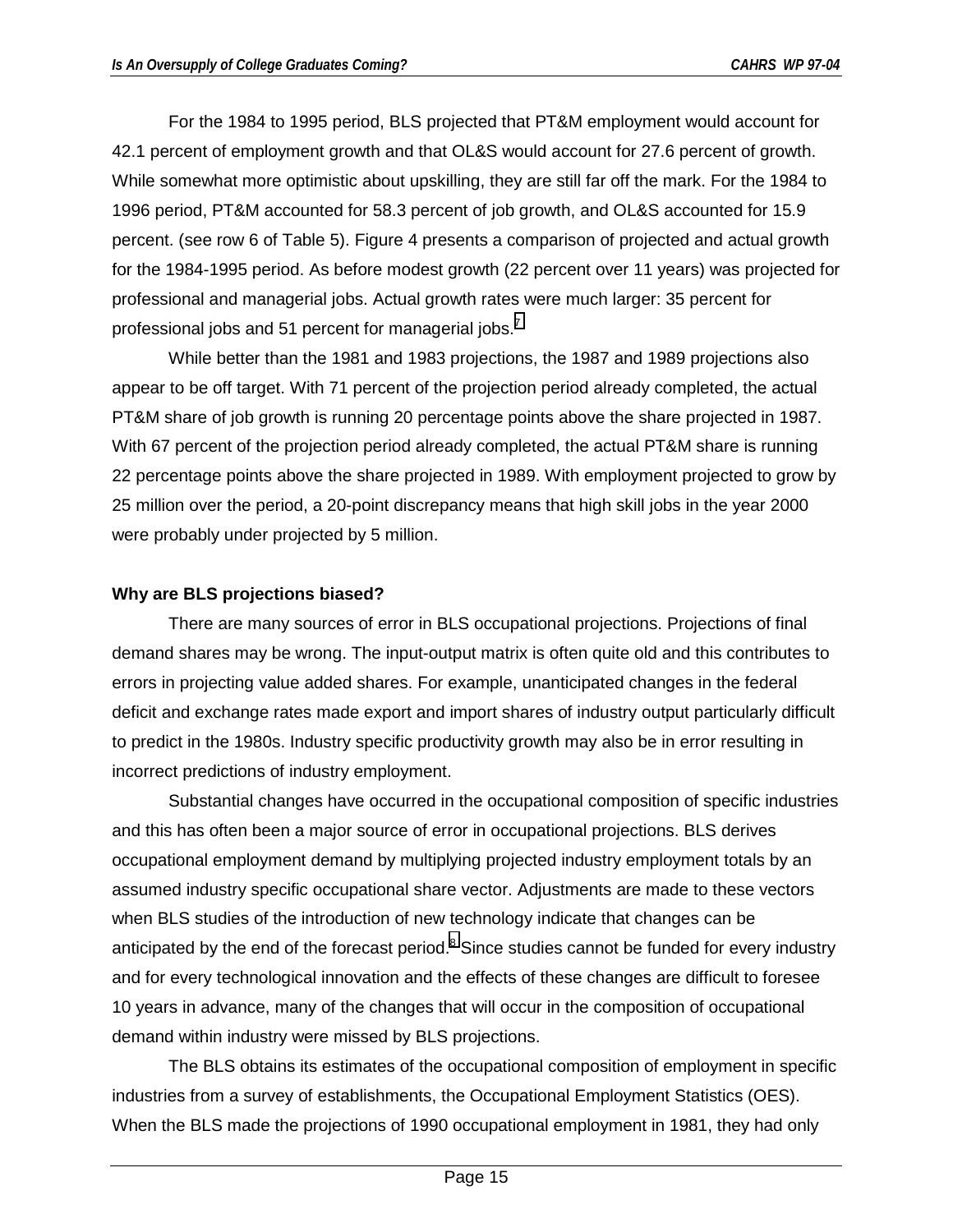one wave of OES survey data available to them for most states and industries. The projections for the 1984-1995 period were made more difficult by a change in the occupational classification system in 1982-83. Comparability over time is also threatened by the periodic changes in the industry specific list of occupations that respondents receive on their questionnaire. BLS staff feel that these changes in questionnaire format have often resulted in data that were not comparable over time. The Handbook of Methods describes what was done when data was thought to be of doubtful comparability: "When an occupation is added, deleted or changed in definition from one OES survey to the next, extrapolated trends are not developed: the currentyear ratios for these occupations are held constant in the preliminary projected matrix (BLS 1982 p. 143). " Given these data problems and BLS's focus on projecting over 500 different occupations in 250 industries, it is easy to see why BLS chose not to systematically extrapolate past trends in occupational staffing ratios derived from OES or Census data into the future, but rather to rely on the judgement of analysts who can take data quality problems into account. Systems which rely on the judgement of analysts are inherently conservative, however. Sometimes analysts feel that they are knowledgeable enough about the situation in a particular industry to project substantial changes in staffing patterns. But forecasting big changes is definitely perceived as "going out on a limb." The staff is small and cannot be expert about all industries and occupations. As one analyst described the situation, "In a lot of cases, if we did not know a lot about the occupation, we just left it alone. " Unfortunately, occupational staffing ratios are seldom stable over periods of ten years or more and it is better to start with an assumption that trends are stable than that the ratios themselves are stable.

#### **5. Can Other Projection Methods Succeed where BLS has Failed?**

Ron Kutscher, the Associate Commissioner responsible for projections, has said "One could never hope that a projection of the future is entirely accurate (1991 p. 253)." A natural response to the criticisms of BLS methods is to ask "Can you do better?" Shani Carter and I attempted to do better in our 1991 paper. We showed that both a simple linear extrapolation of occupational share trends for 1972-80 and a regression-based projection did a better job of predicting 1990 shares of large occupational categories than the BLS.

Hindsight is always better than foresight, however. A projection constructed by someone with knowledge of the actual outcome will generally be better than projections developed without such knowledge. Probably the only really fair test of the validity of alternative forecasting methodologies is to look back at projections published in the past and compare results.

This section of the paper offers such a test. The regression-based projections Shani Carter and I published in 1991 are compared to the BLS projections published in the same year.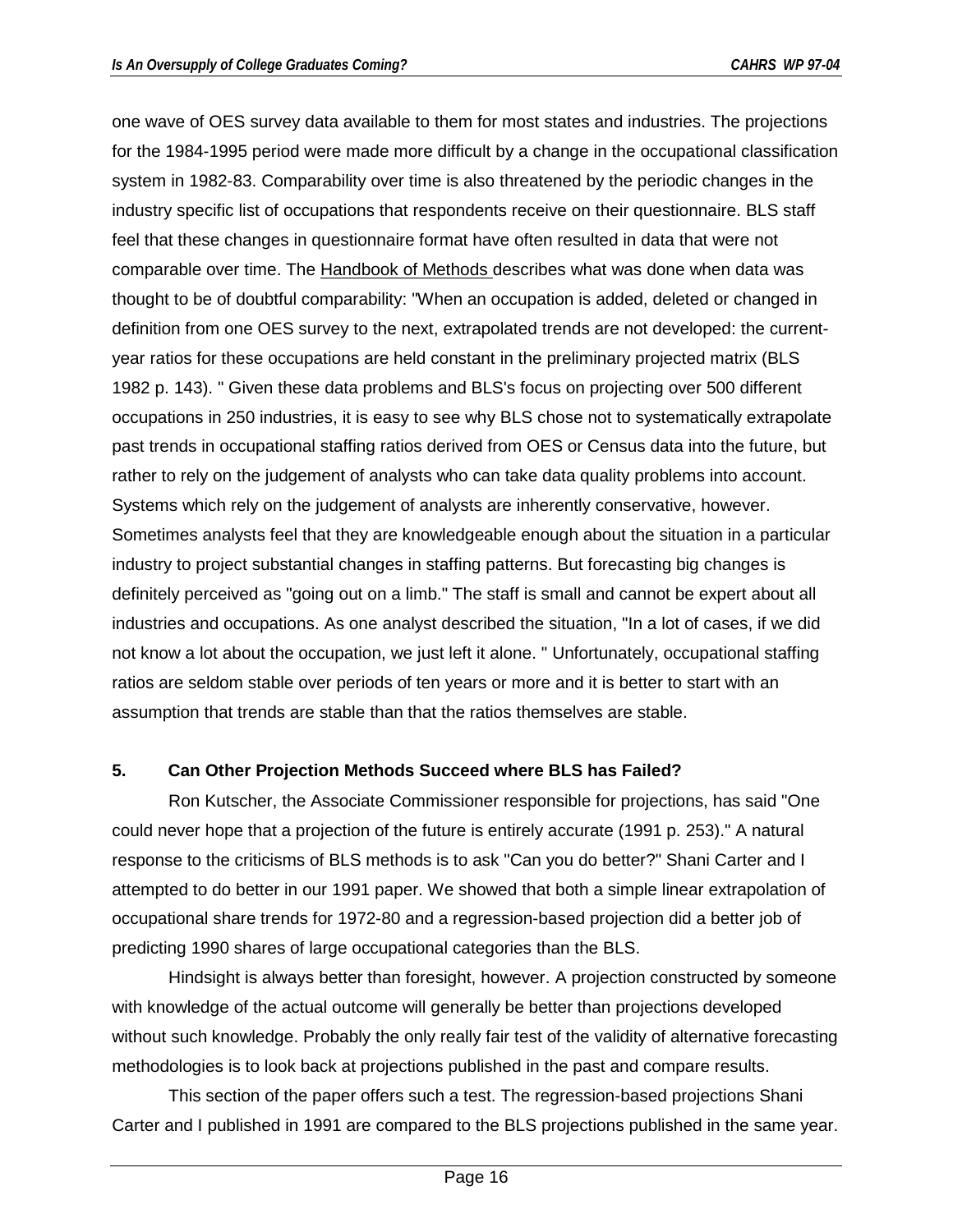The regression equations used for this exercise are found in Table B2 of Bishop and Carter (1991a). $9$  The two sets of projections are presented in bar graph form in Figure 5. Projections of growth were quite similar for sales, technical and professional jobs. Bishop and Carter projected slightly higher growth for clerical jobs and dramatically higher growth for managerial jobs. BLS projections of growth were higher for blue collar, farm and service occupations.

Summary results on the high and low skill share of projected and actual job growth are presented in rows 9 and 11 of Table 5. Projected shares of job growth through 2000 will be compared to shares of actual job growth through 1996. Professional, technical and managerial jobs actually accounted for 67.8 percent of job growth between 1990 and 1996. OL&S accounted for 18.7 percent. Bishop and Carter's projections clearly come closer to the 1990-96 reality than the BLS projections. B&C projected a 70 percent PT&M share of job growth and a OL&S share of 2 percent. BLS by contrast projected a PT&M share of 41 percent (46 percent when translated into CPS data) and an OL&S share of 27 percent.

In a paper published in early 1992, Bishop presented projections based on a variety of linear (rather than a logit specification). Summary results for these projections are in rows 12 through 14 of Table 5. These projections also outperform the BLS projections. The best of the projections have the same four variables on the right hand side as the preferred model of Bishop and Carter (1991a). In this preferred model occupational shares are a function of a time trend, the unemployment rate, the merchandise trade balance as a share of GDP and the share of workers with computers on their desk.

Let us take a more disaggregated look at how the projections are doing one-third of the way through the fifteen-year projection period. Which occupations were accurately projected by both methodologies? Which occupations surprised both B&C and BLS? Figure 6 compares actual growth during the 1990 to 1995 period to projected growth. The fifteen-year projections were sized to a five year period by the simple expedient of dividing percentage growth projections by 3. Both projections missed three important developments: sharp slow downs in the growth of craft jobs, clerical jobs and technical jobs. Where there were disagreements about growth--eg. for managers, professionals, operatives and laborers and service workers--the B&C methodology produced more accurate predictions.<sup>10</sup>

#### **6. How Stable is Bishop and Carter's Model of Occupational Employment Growth?**

Like B&C I assume that the growth of occupational employment shares follows a logistic growth path. B&C assumed that the logistic function had a ceiling of 20 percent.<sup>11</sup> In the preferred model, the log of the ratio of the "j<sup>"th</sup> occupation's share of employment in year t to .2 minus that same occupational share,  $[S_{ij}/(.2-S_{it})]$ , is assumed to depend on the year (T<sub>t</sub>), the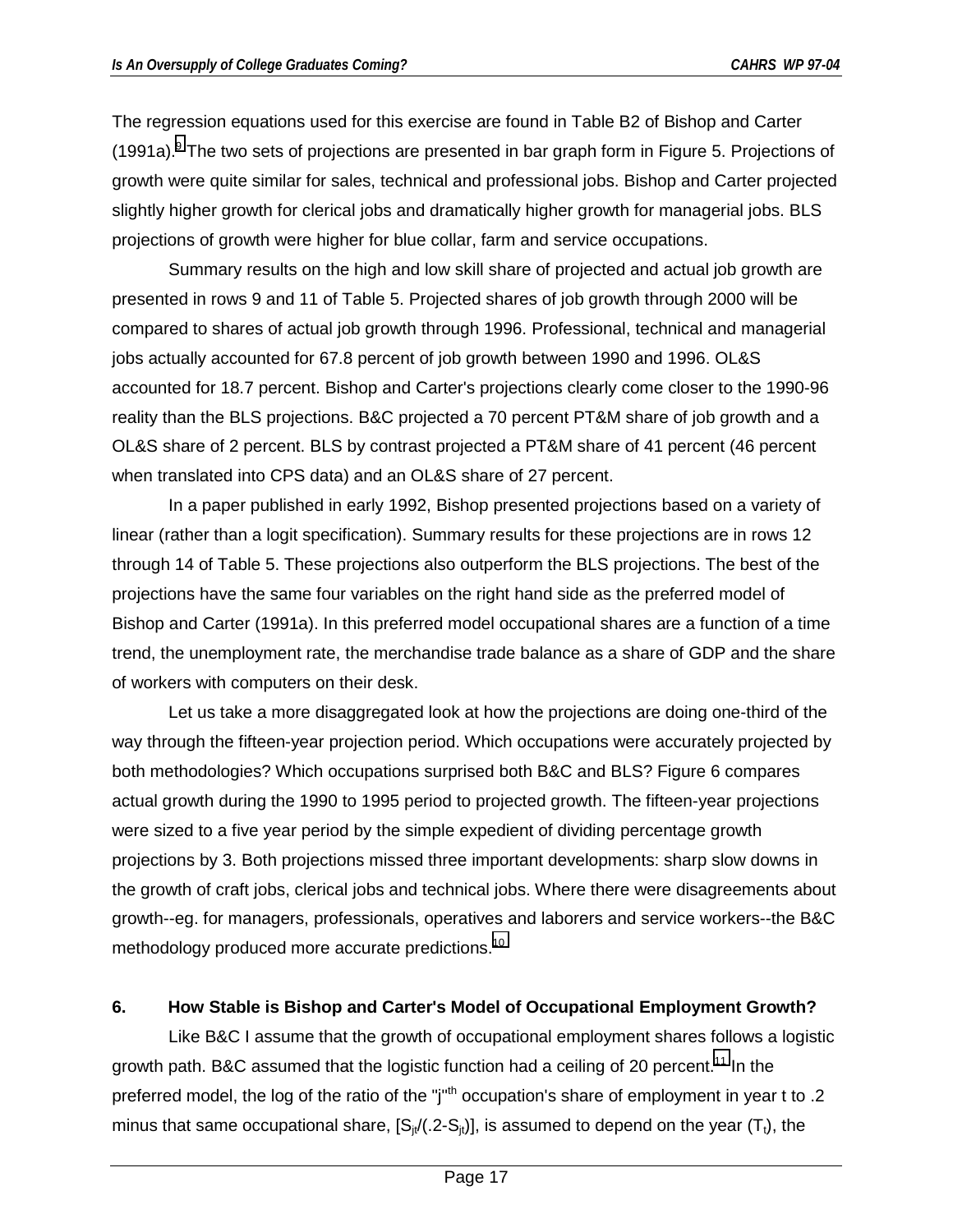unemployment rate  $(U_t)$ , and one or more structural variables,  $(X_t)$ , intended to capture the influence of the economic changes that have occurred in the 1980s. The independent variables have been defined relative to their projected value in the year 2005.

2) 
$$
log[S_{it}((.20-S_{it})] = a_0 + a_1(T_t - 2005) + a_2(U_t - 055) + a_3(X_t - X_{2005})
$$
  $t = 1972...$  1989

For the three smallest occupations, farm workers, protective service workers and private household workers,  $X_t$  is a trend shift variable for the years after 1980. For the other ten occupations the X variables were the ratio of the merchandise trade deficit to GNP,  $(TRADEF)$ , and the ratio of personal computers used in business to civilian employment, (PCUSF $_1$ ).<sup>12</sup> The advantage of deviating all independent variables from their projected level in the year 2005 is that the intercept term,  $a_0$ , then provides an estimate of the forecasted logit of 5 times the "i"<sup>th</sup> occupation's share of employment in the year 2005.<sup>13</sup>

 Bishop and Carter's regression model of employment growth was estimated on data on employment shares from 1972 to 1989. What happens to parameter estimates when an additional 6 years of data are included in the estimation? Table 6 presents a comparison of the two estimated equations. The first two rows of each panel present the coefficients, T statistics, RMSE (root mean square error),  $R^2$ , and Durbin-Watson statistic of the B&C specification estimated on the 1972-1995 data. The  $R^{2}$ 's are quite high and in most cases Durbin-Watson statistics are satisfactory. For comparison, the bottom row of each panel presents the coefficients, RMSE and Durbin-Watson statistics for models estimated on data from 1972 to 1989.<sup>14</sup> The models estimated on the 1972-89 time period typically have lower RMSEs and higher Durbin-Watson statistics than the model estimated on data through 1995. This suggests that the model's ability to track shifts in occupational shares has deteriorated.

Nevertheless, most of the estimated parameters were remarkably stable when 6 additional years were added to the analysis. Coefficients on the time trend hardly changed at all. All of the changes in coefficients on unemployment and trade deficit were within the estimated one standard error confidence interval. It was the intercept coefficients that changed the most. The right hand side variables have been defined in such a way that the intercept term provides an estimate of the projected occupational share in the year 2005 under an assumption of 5.5 percent unemployment, a zero trade deficit and an 80 percent higher share of workers using PCs than in 1990. By comparing these intercept coefficients, we can get a rough idea about how the new data has changed the forecast for 2005. For some occupations--professionals, craft, transportation operatives, protective service workers--the updated forecast for 2005 is the same as the old forecast. Compared to B&C's 1991 forecast, the revised forecast predicts more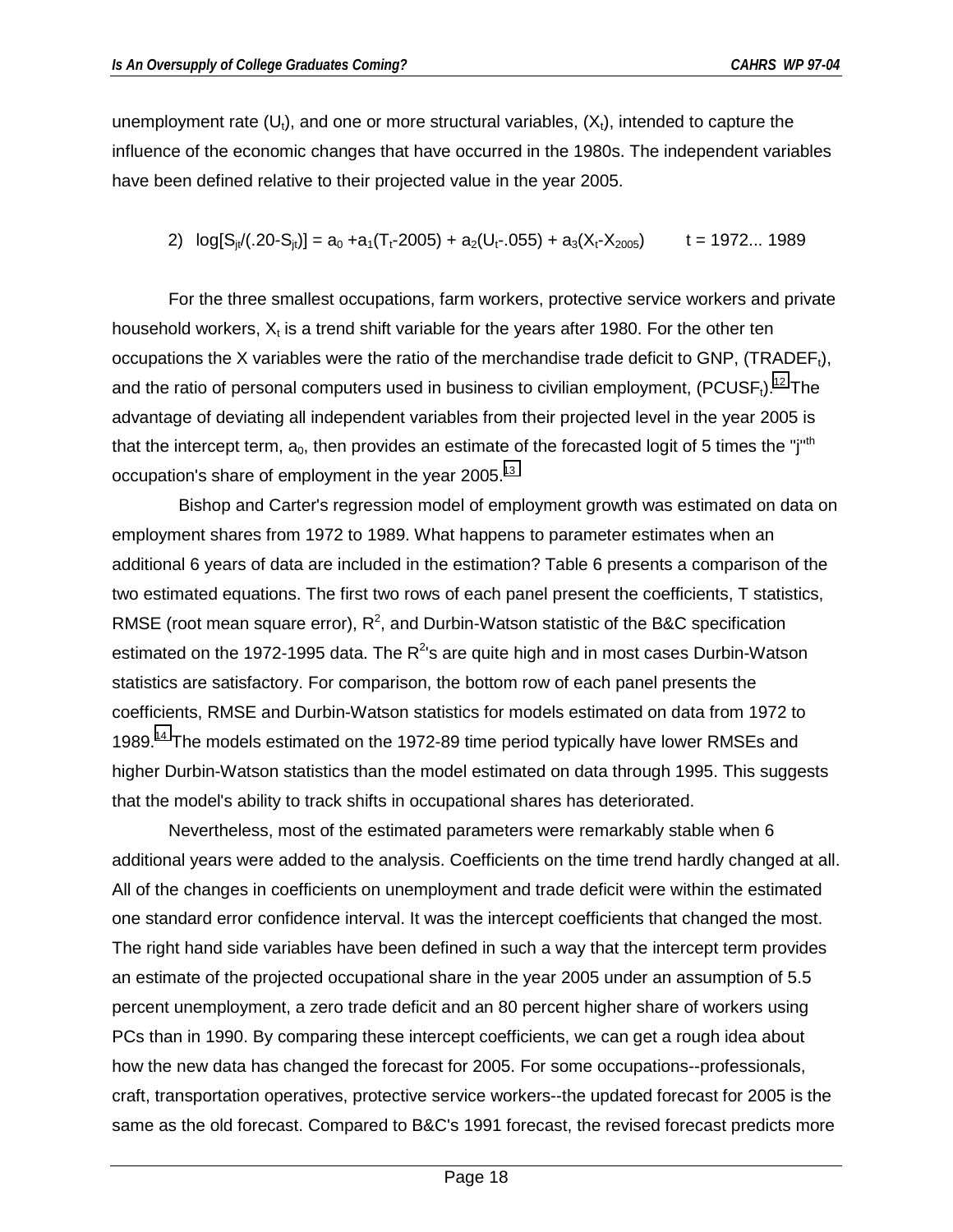rapid growth for farm workers (6.7 percent), factory operatives (9.6 percent) and other service workers (2.7 percent) and laborers (5.5 percent). The revised forecast predicts 3.8 percent less growth for managers, 4.9 percent less growth for sales workers and 3.3 percent less growth for clerical workers.15

**Overall Upskilling:** The updated regressions predict slower growth for managerial and technical employment than the 1991 B&C regressions and faster growth of operatives, laborers and service workers. This means that instead of predicting that PT&M will account for 70 percent of employment growth to 2005, the updated projections now forecast that PT&M will account for 60 percent of job growth. The updated model projects that the operative, laborer and service worker share of 1990-2005 job growth will be 12 percent, up from the 2 percent of the 1991 projection. The new estimates imply slower upskilling than before, but they still imply faster upskilling than BLS projections. Predictions of the growth of professional jobs are now quite close to BLS's 1993 and 1995 projections. For managerial jobs, however, there is a big difference. The updated projections of managerial job growth are about 4.5 million greater than BLS's 1993 projection.

#### **7. Are the wage premiums paid for skill continuing to rise?**

The wage differential between college graduates and high school graduates grew more slowly after 1987 than it did in the period from 1979 to 1987. It still appears to be growing, however. In Katz and Murphy's data, the weekly wage differential for workers with 1 to 5 years of work experience stabilized at a high level beginning around 1985, but the differential for workers of all experience levels continued to grow through 1990 the latest year of their data series (Murphy and Welch 1993). In Mischel and Bernstein's (1992) data the differential for workers of all experience levels rose 7.8 percent between 1987 and 1990 and then fell 2.9 percent in 1991. Figure 7 presents more recent data on the wage premium received by those with 4 or more years of college. For males the wage premium rose from 57 percent in 1989, to 64 percent in 1992 and 71 percent in 1993. For females the premium rose from 63 percent in 1989 to 68 percent in both 1992 and 1993.

The 1991-92 recession caused the unemployment rate of managers and professionals to rise from 2.0 percent in the first quarter of 1989 to 3.5 percent in September 1992. Some thought this was the beginning of a bust. But, the recession hurt blue collar workers even more. Their unemployment rose from 7.7 to 11.4 percent. Now (November 1996) after a long expansion, unemployment rates have returned to their previous level: 2.1 percent for managers and professionals and 7.1 percent for operatives and laborers.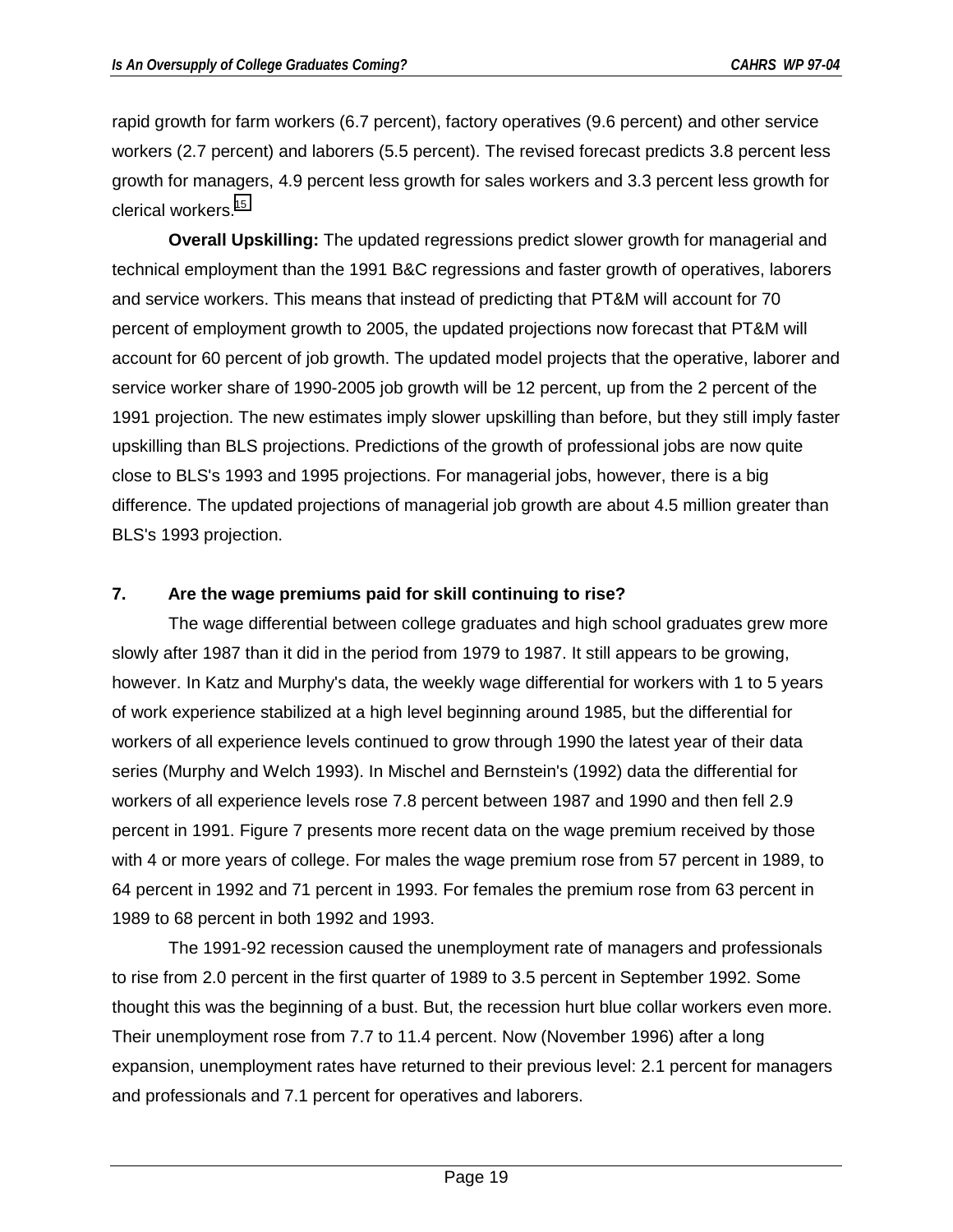BLS data on median weekly earnings can also be brought to bear on the issue of recent trends in wage premiums for skill. Between the third quarter of 1991 and the third quarter of 1996, the annual rate of increase of nominal wages for males (females) was 2.1 (2.2) percent for operatives and laborers, 1.0 (1.9) percent for service workers, 3.1 (2.2) percent for craft workers, 2.5 (2.4) percent for clerical workers, 2.0 (2.7) percent for managers and 2.6 (5.3) percent for professionals. In summary the very latest data on trends in occupational wage differentials suggests that skill differentials continue to widen.

The latest data on employment growth has similar implications. Between November 1995 and November 1996, professional jobs grew 1,069,000, managerial jobs grew 454,000 and technical jobs grew 94,000. Together they accounted for 63 percent of total job growth during the year.

#### **8. Is the supply response large enough to flood the market with new BAs?**

The one event that could invalidate my prediction of continued high wage premiums for college graduates is a massive increase in the number of college graduates trained in well paid fields like science, engineering and business. How likely is such a flood?

The high economic payoffs to college during the late 1980s and 1990s have increased enrollment in college and the proportion of high school graduates who complete at least one year of college (middle panel of Figure 8). Non-completion rates have remained high, however, so enrollment increases during the 1980s have had only a modest effect on the share of 25-29 year old high school graduates who have completed a four year degree or more (bottom panel of Figure 8). Many adults have gone back to school and completed their degree, however, and this has resulted in a substantial increase in the ratio of BAs awarded to the number of 22 year olds-from 21.6 percent in 1980 to 30.7 percent in 1994 (see Figure 9). In the National Center for Education Statistics' "High alternative" scenario this ratio is projected to increase further to 36.8 percent in the year 2000, a 70 percent increase over 1980 (NCES March 1996).<sup>16</sup>

The proportionate increase in the total number of BAs awarded, however, is much smaller because the low birth rates of the 1960s and 70s means that there are fewer individuals in the 20 to 30 year old age cohort that typically receives most of the BAs. As a result, the ratio of the number of BAs awarded to total employment fell from 1.09 percent in 1974 to 0.95 percent in 1980 and 0.96 percent in 1994. Despite large increases in college graduation rates, the "high alternative" projection implies almost no increase in the ratio of the flow of new graduates to total employment. That ratio is projected to be 0.94 percent in 2000 and 1.0 percent in 2005. Relative to the stock of college graduates, the number of new BAs has declined substantially.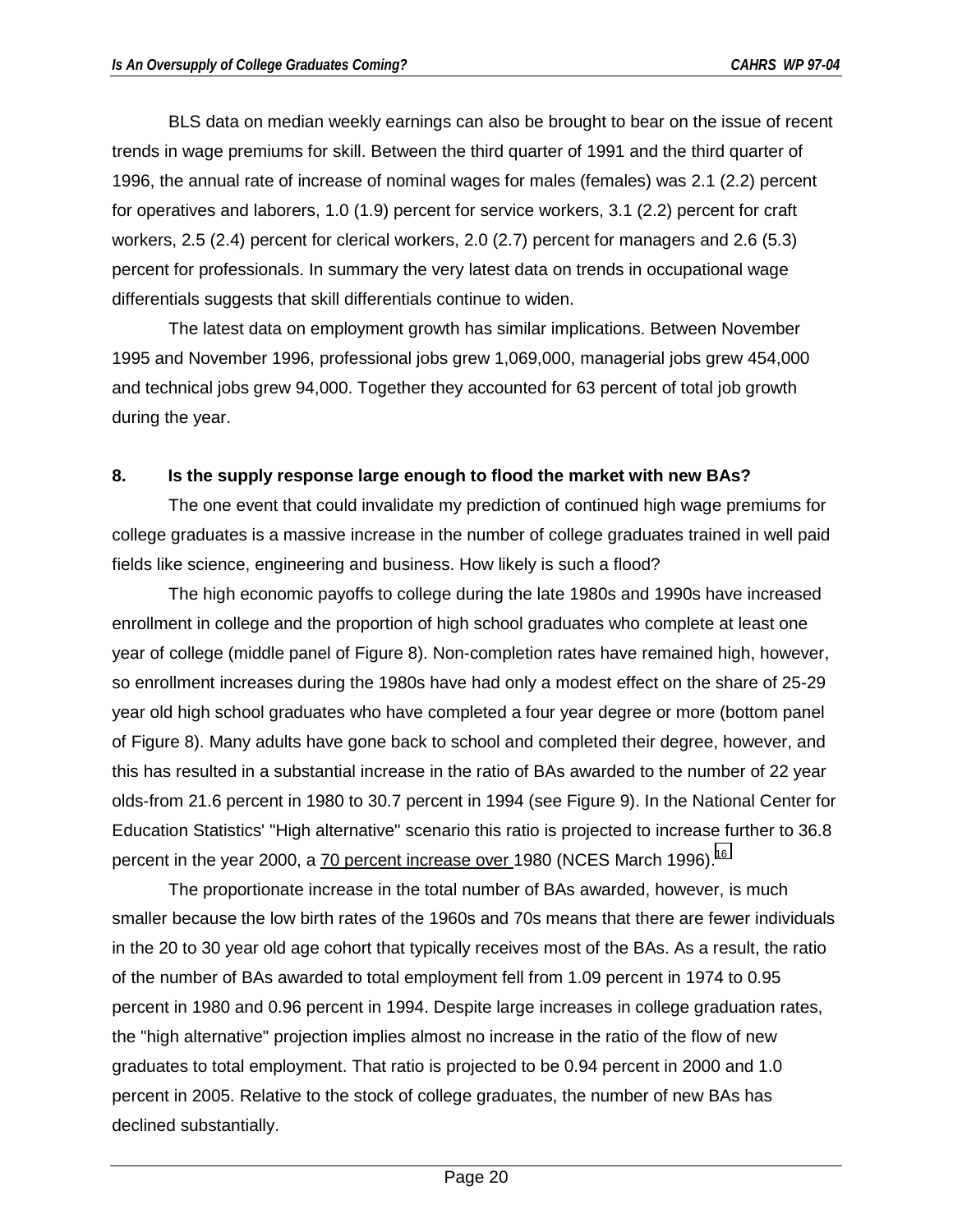To make matters worse the number of college graduates retiring from the labor force is increasing every year (as the veterans who went to college under the GI bill retire from the work force). As a result, the ratio of workers with a college degree to those with a high school degree or less is projected to grow no more rapidly in the 1990s than it did during the 1980s (Bishop 1992, Table 4).

#### **9. Is the Rapid Growth of College Level Jobs since 1970 an Aberration?**

Still another way to test the reasonableness of our projections of continued strong growth of demand for college graduates is to look abroad at trends in managerial and professional jobs and in the supply of well educated workers in other industrialized nations. Let us define an index of upskilling (the upskill rate) as the difference between the growth rate of professional, technical and managerial (PT&M) jobs and growth rate of manual (service, craft, operative, laborer and farm occupations) jobs. For the U.S. the upskill rate was 1.6 percent per year during the first half of the 20th century, 1.9 percent per year between 1950 and 1970, 2.8 percent per year between 1970 and 1981 and 2.46 percent per year during the 1980s.

Upskilling is proceeding even more rapidly in Europe and East Asia (see table 7). The Japanese upskill rate was 4.27 percent per year in the 1970s and 3.26 percent per year in the 1980s. The German upskill rate was 3.67 percent in the 1970s and 2.53 percent per year in the 1980s (Bishop 1992). The Finnish upskill rate was 6.4 percent per year in the 1970s and 5.1 percent per year in the 1980s. Korea's upskill rate was 4.2 percent per year in the 1970s and 5.05 percent per year in the 1980s. As a result, three countries--Canada, Norway and the United Kingdom--now have proportionately more professional, technical and managerial workers than the U.S and other countries are close behind.

The supply of college educated workers has been increasing rapidly all over the world. During the 1970s and 80s the university graduate share of the population of working age grew at an annual rate of 3.34 percent in the United States, 3.55 percent in Japan, 2.75 percent in Germany, 5.6-5.8 percent in Sweden and Norway, 3.07 percent in Belgium and 3.97 percent in Canada (OECD 1989).

The share of the adult population that has graduated from university is higher in the U.S. than in any other country (see column 4 and 5 of Table 7). But, many Europeans would argue that the bachelors degrees awarded at the 2nd and 3rd rank American colleges and universities that educate the vast bulk of students reflect a lower standard than the French licence or the Dutch Doctoraal examen. High school graduation standards are also higher in Europe and Asia. Some countries require 13 or 14 years of attendance before graduation from upper secondary school. In other countries high standards have resulted in many students having to repeat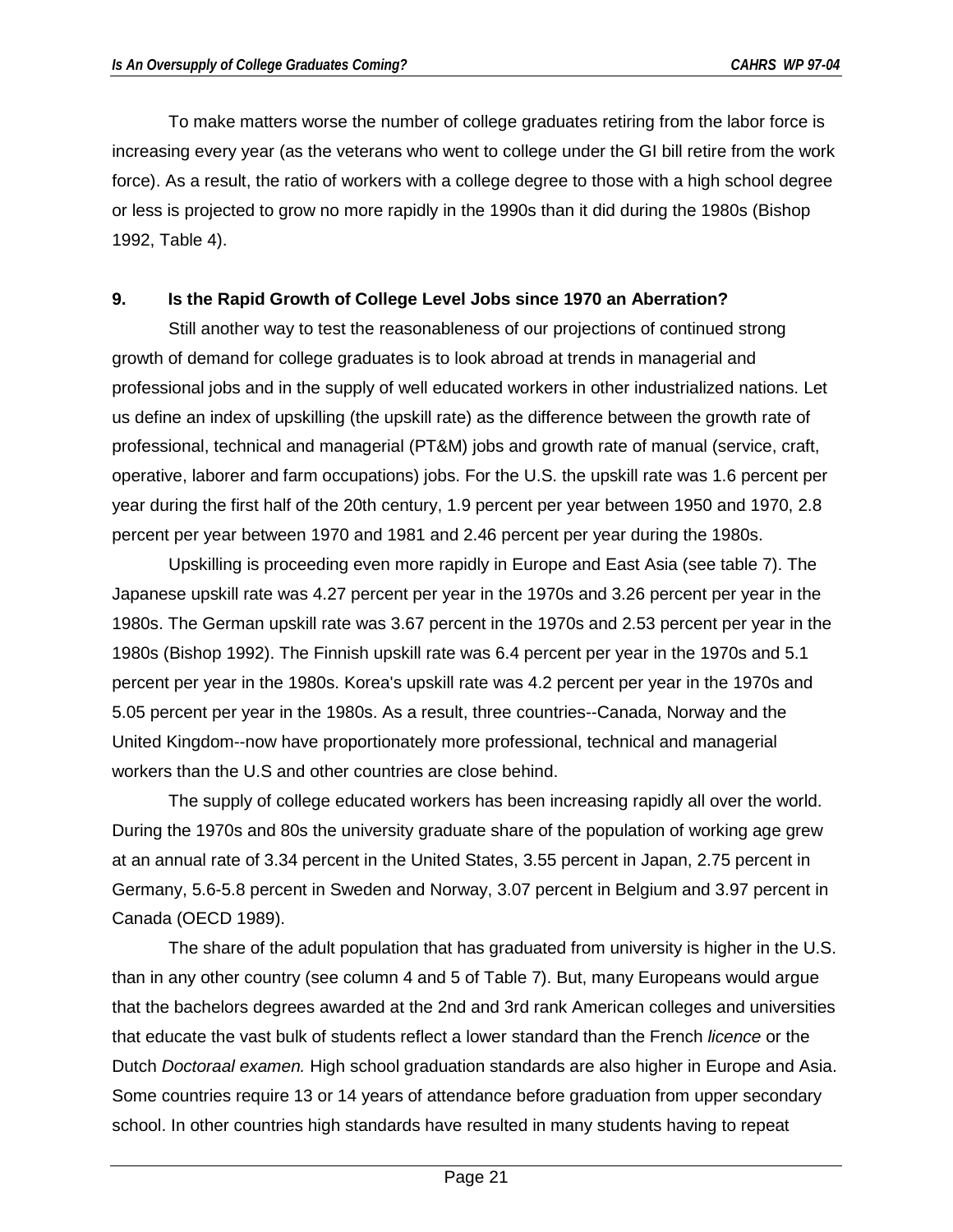grades. In many cases the material Americans study in freshman year of college is taught to Asians and Europeans in secondary school.

Any U.S. lead in the share of the workforce with college education is a legacy of policy initiatives that are 30 to 50 years old. The share of 25-29 year olds who have graduated from college is no higher now than it was in 1977 (NCES 1996, p. 72). In terms of flows--eg. numbers currently in school--the nations of Northern Europe and East Asia have either caught up or are surging ahead. Using age specific school enrollment headcounts, the OECD has calculated the expected number of years of schooling (K-12 or post-secondary) received between age 5 and 29. These estimates are presented in column 6 of Table 7. For the U.S. the figure is 15.6 years. The comparable figure is 16.4 for West Germany and Norway, 16.8 for the Netherlands, 16.9 for Belgium, 16.2 for Canada, Denmark and France, 16.1 for Spain and 14.0 for Korea (OECD 1996, p. 112).

In summary, growing numbers of college graduate workers is not uniquely American. American youth are neither more nor better educated than their counterparts in Japan and Northern Europe. Thus, the "America is so well educated, much of it must be unnecessary" argument made by Louis Uchitelle and others is based on a premise that is no longer valid.

#### **10. Policy Implications**

Professional, technical, managerial and high level sales workers currently (October 1996) account for 39 percent of employment, 43 percent of hours worked and about **59 percent of the earnings received by all workers.<sup>17</sup>** By comparison, craft workers, operatives and laborers outside of construction receive only about 19 percent of the compensation paid in the economy. Thus, the competitiveness of the American workforce is in reality more a function of the cost and quality of managerial, professional and technical workers than of the blue collar factory workers that are normally the focus of competitiveness discussions.

The short run consequence of a shortage of highly qualified workers is higher wage premiums for the skill. The long run consequences may be loss of comparative advantage in industries that make heavy use of managerial, professional and technical workers. The high cost of hiring managerial and professional workers in the U.S. is already be inducing firms to look elsewhere for these skills. Many software companies now economize on expensive American programmers and systems analysts by contracting with subsidiaries in Bulgaria, Russia and India to develop code for new programs.

In 1991, Hewlett-Packard picked a Frenchman to head its troubled PC division and moved the division's headquarters to his home town, Grenoble, France. Since then HP has staged a dramatic comeback in the PC market. Manufacturing time was cut from 25 minutes to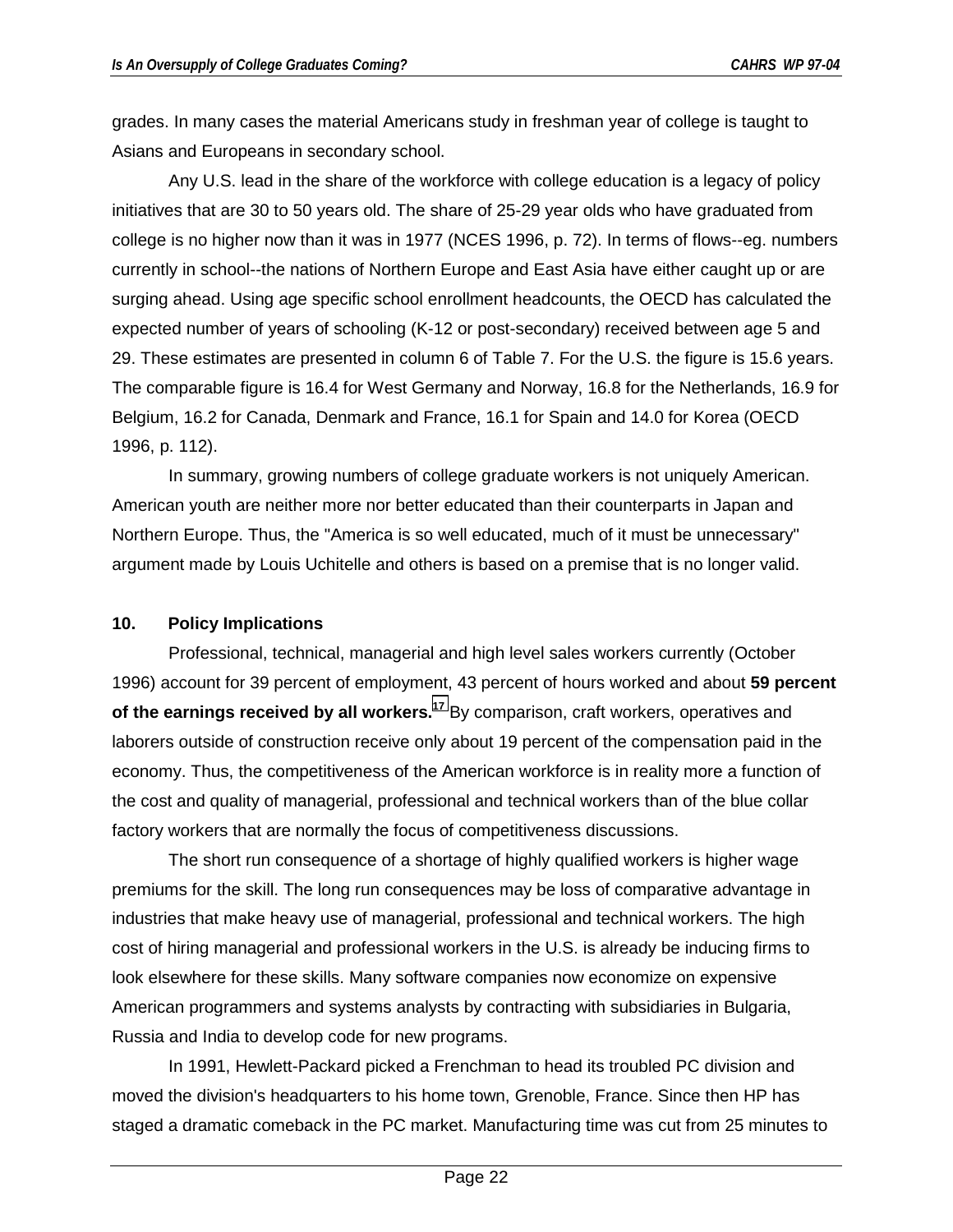4 minutes, pricing became more aggressive and, as a result, HP moved from the 14th to the 6th largest PC producer in the world. Production which had been spread across 12 plants, was concentrated into just 2, one of which is in Grenoble (Economist, June 19, 1993). Hewlett-Packard is not alone. In 1991-92 Dupont moved the headquarters of its electronics division to Tokyo and its agricultural products division and part of its fiber and polymer business to Switzerland. IBM moved its networking systems division headquarters to the U.K. (Lublin 1992) Is this the start of a trend?

During the 1980s, 18-64 year old college graduates with a business major earned nearly three times what high school graduates of the same gender earned (Kominski and Sutterlin 1992). Since social rates of return to college are now at postwar highs, substantial increases in supply are desirable. This simultaneously reduces the supply of unskilled workers, skill premiums should fall and unskilled wages should rise. It would not be a tragedy, if a major increase in college completion rates lowered the wage premium paid business BAs over high school graduates to only 100 percent rather than 200 percent. Indeed, competitiveness would improve and income inequality would decline.

The proportion of young people getting college degrees has increased a lot, but this has not halted further escalation of the college wage premium. Bigger increases in college enrollment have been prevented by a rapid escalation of tuition charges at public colleges and the limited availability of need based financial aid (Bishop 1992a). During the 1980s tuition charges rose 48 percent more than student ability to pay out of current earnings.

Legislators and college presidents often justify the escalation of tuition as only fair given the high wages college graduates receive as adults. Setting tuition high is claimed to be a way of helping those who do not go to college at the expense of rich college graduates. This is a myth. The promised increases in financial aid are never sufficient to hold college students from low income families harmless. The primary outcomes are fewer students, fewer graduates and higher wages for those who complete college. College enrollment and graduation rates are highly responsive to tuition levels (Leslie and Brinkman 1985). Regression models estimated by Bishop (1992a) imply that raising public college tuition by 50 percent (\$893. per year) would lower enrollment of 18-19 year old women by 16 percent, lower enrollment of 20-24 year old women by 21 percent and lower BAs awarded to women by 11.75 percent.<sup>18</sup> Elasticities of demand for and supply of college graduates are such that a 12 percent reduction in the supply of college graduates increases their wage relative to that of high school graduates by about 5.78 percent or \$1886 per year in 1992 dollars.<sup>19</sup> In the new long run equilibrium that results, the present discounted value of after tax earnings over the course of the graduate's career goes up \$23, 100; much more than the \$3574 of additional tuition payments.<sup>20</sup> Those who graduate from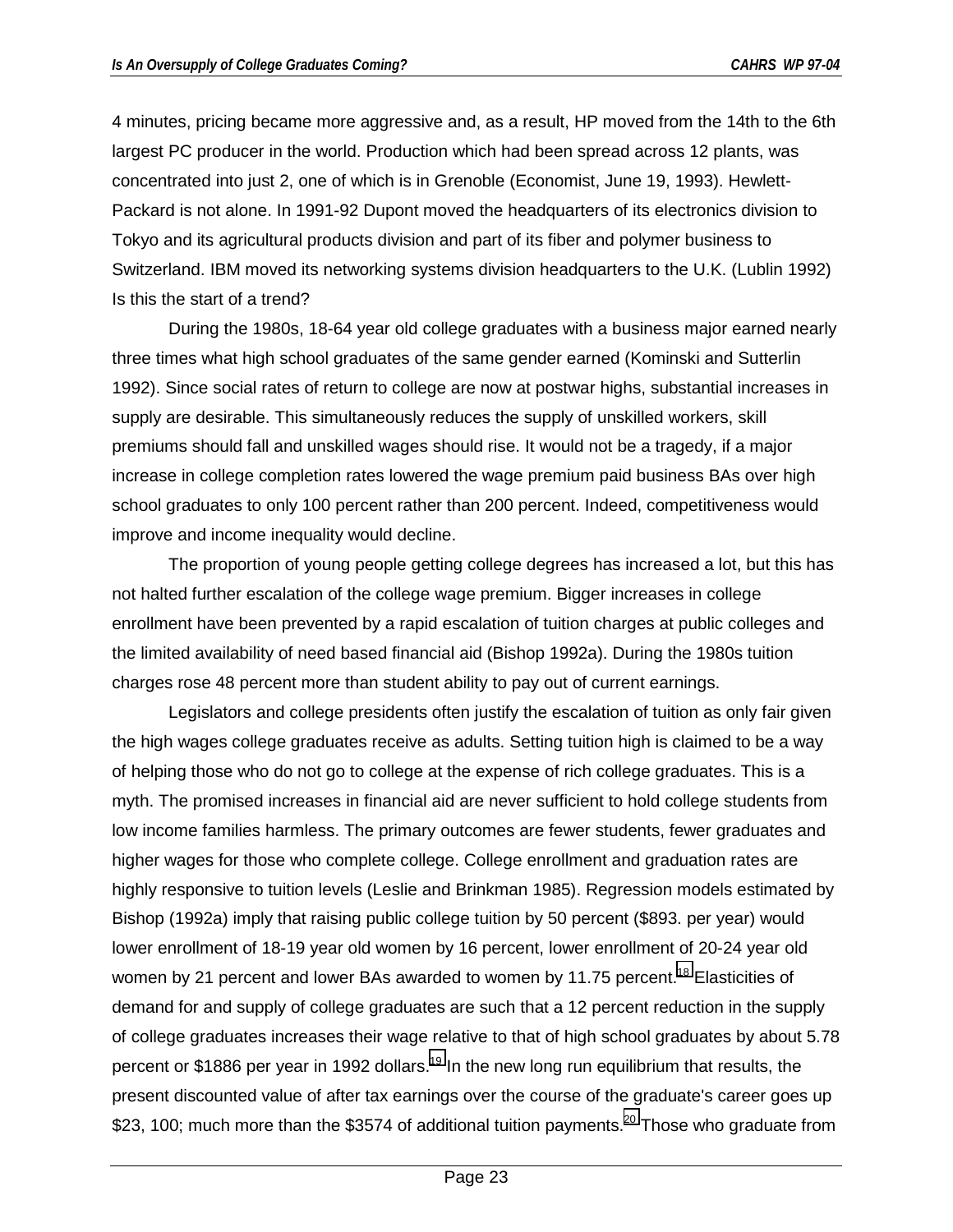college gain from a high tuition policy. Two groups lose: those who are prevented from attending and graduating from college and those who never planned to go to college in the first place. They suffer a decline in their real wage because the number of high school graduates competing for the limited number of low and medium skilled jobs has gone up.

The implication of this discussion is that low tuition levels in public colleges (and tax credits for college tuition) are effective and fair ways of increasing the supply of college graduates. Other ways of increasing the supply of college graduates are (1) expanded financial aid, (2) higher academic standards in high school [to reduce college drop out rates], (3) expansion of Advanced Placement programs [so as to shorten the time to degree], and (4) giving immigrants with high level scientific and technical training preference over immigrants with little education and few skills.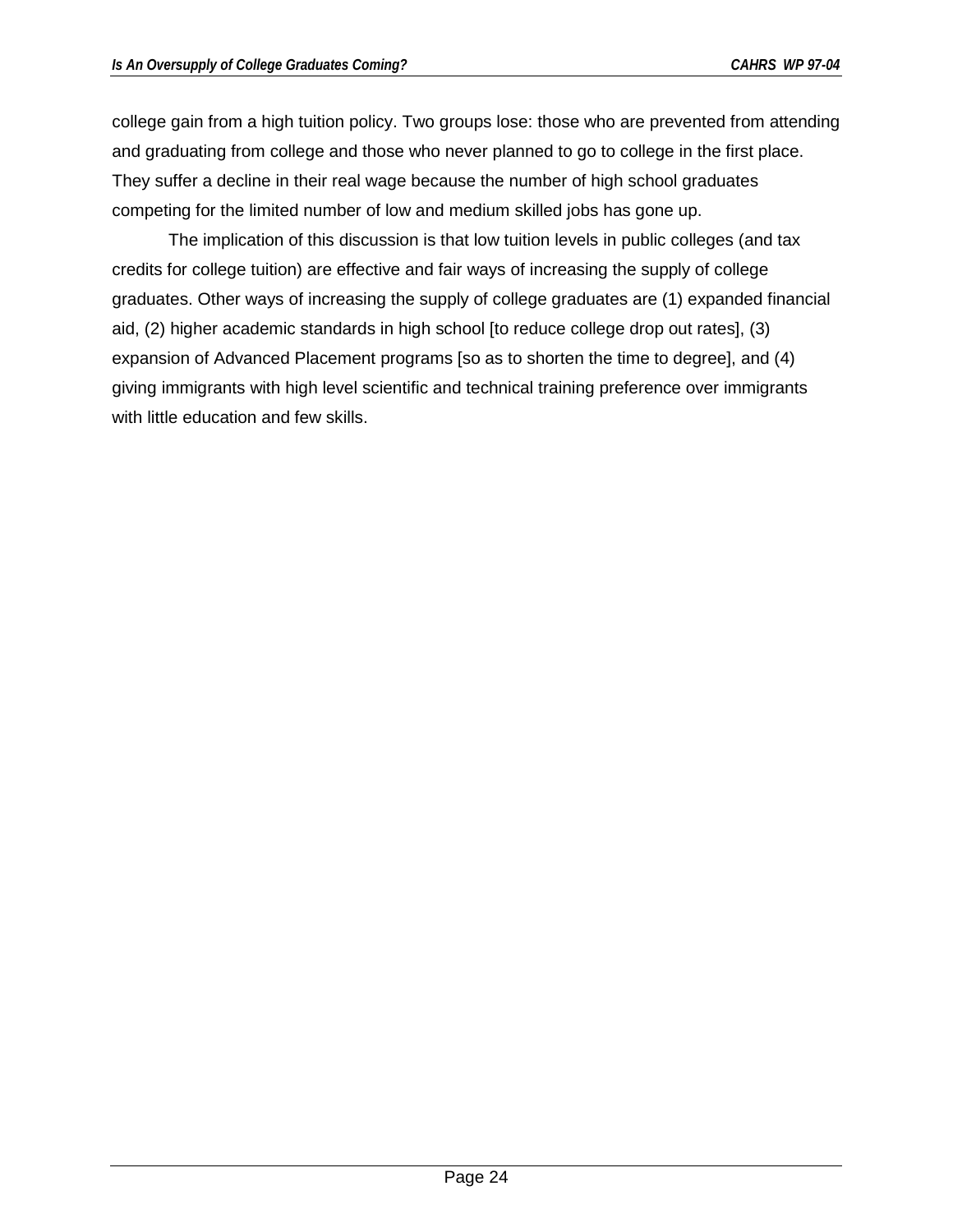#### **REFERENCES**

- Adkins, Douglas L. The Great American Degree Machine. The Carnegie Foundation for the Advancement of Teaching, 1975.
- Alsalam, Nabeel. "Interpreting conditions in the job market for college graduates." Monthly Labor Review. February 1993, 51-53.
- Bishop, John. "The Effect of Public Policies on the Demand for Higher Education." Journal of Human Resources, Vol. XII, No. 3, Summer 1977a.
- Bishop, John. "Is a Skills Shortage Coming? An Evaluation of the Bureau of Labor Statistics Projections for 2005. Workforce, Spring, 1992.
- Bishop, John H. "Achievement, Test Scores and Relative Wages." Workers and Their Wages. edited by Marvin Kosters, Washington, D.C.: American Enterprise Institute, 1991, 146-181.
- Bishop, John H. (1992) "The Growth of Female College Attendance: Causes and Prospects." Center for Advanced Human Resources Studies Working Paper 92-20.
- Bishop, John and Carter, Shani. (1991a) "The Worsening Shortage of College Graduate Workers" Educational Evaluation and Policy Analysis, Fall.
- Bishop, John and Carter, Shani. (1991b) "How Accurate are Recent BLS Occupational Projections?" (with Shani Carter) Monthly Labor Review, Oct, 1991.
- Bishop, John and Carter, Shani. (1990) "The Deskilling vs Upskilling Debate: The Role of BLS Projections." Cornell Univ., Center for Advanced Human Resources Discussion paper 90-14.
- Blackburn, Mckinley, Bloom, David and Freeman, Richard. (1989) "The Declining Economic Position of Less Skilled American Men." A Future of Lousy Jobs?, edited by Gary Burtless, Washington D.C.: The Brookings Institution, 31-67.
- Bureau of Labor Statistics. (1990) Unpublished Table F-3, 1983-1988 Trends in the employment of persons who have 4 or more years of college education and the percent they comprise of total occupation employment, by detailed occupation, 26-38.
- Bureau of Labor Statistics. "Nearly Three-fifths of the High School Graduates of 1988 Enrolled in College." USDL 89-308, June 1989, and previous years.
- Bureau of Labor Statistics. Monthly Labor Review. March 1992, Employment Cost Index--Compensation, p. 68.
- Carey, Max. (1981). Occupational employment growth through 1990. Monthly Labor Review, Vol. 104, No. 8, August, 42-55.
- Economist (1993) "The Metamorphosis of Hewlett-Packard" The Economist, June 19, 1993, 77-81.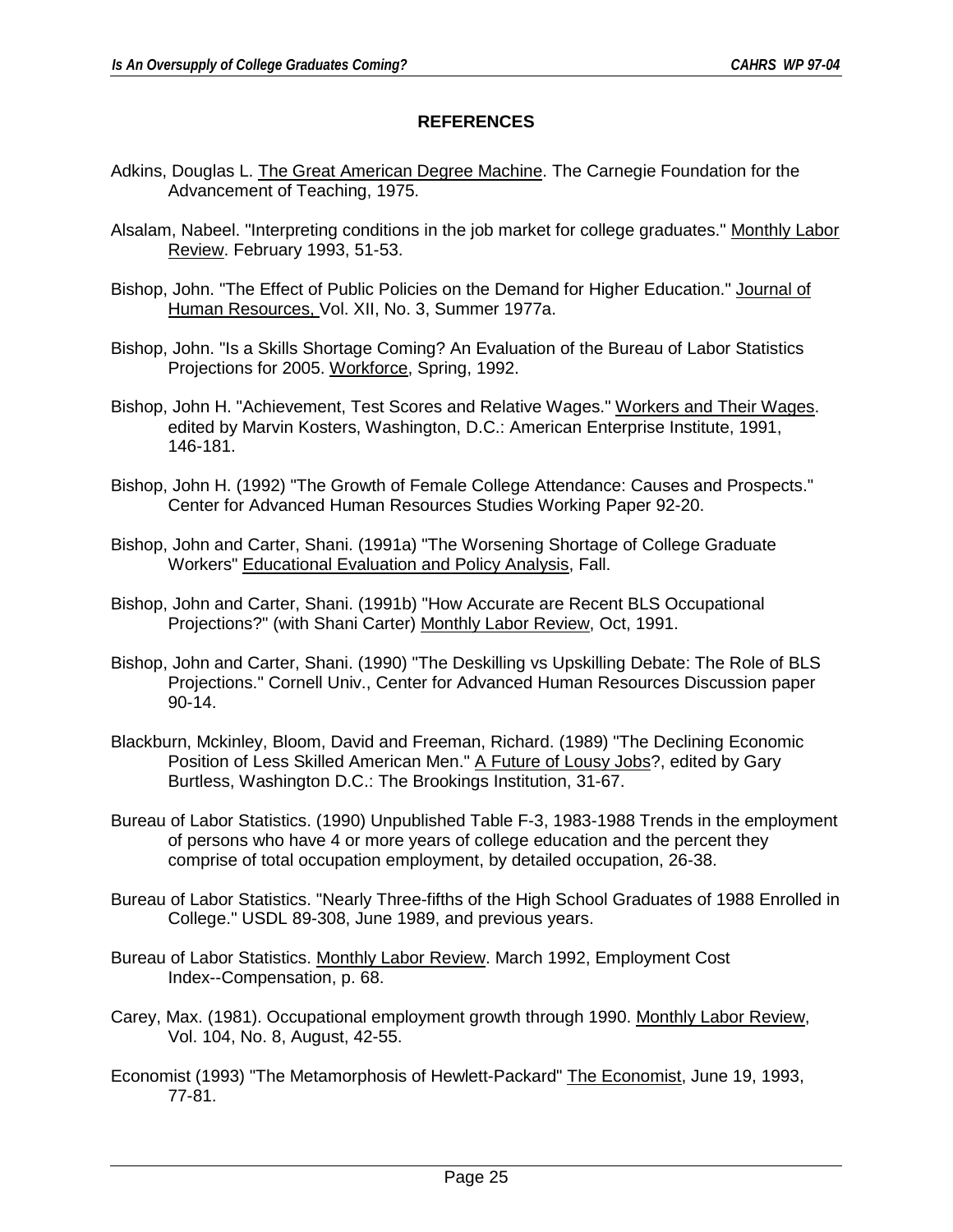- Fiorito, J. and Dauffenbach, Robert C. "Market and Nonmarket Influences on Curriculum Choice by College Students." Industrial and Labor Relations Review 36, no. 1 (October 1982): 88-101.
- Freeman, Richard. (1971) The Labor Market for College Trained Manpower, Cambridge, Mass: Harvard University Press.

Freeman, Richard. The Overeducated American. New York: Academic Press, 1976.

- Freeman, Richard. (1991) "Labour Market Tightness and the Mismatch between Demand and Supply of Less-Educated Young Men in the United States in the 1980s." Mismatch and Labor Mobility, edited by Schioppa Fiorel, New York, N.Y.: Cambridge University Press, 360-385.
- Hecker, Daniel. "Reconciling conflicting data on jobs for college graduates." Monthly Labor Review. July 1992, 3-21.
- Hecker, Daniel. "Further analysis of the labor market for college graduates." Monthly Labor Review. Feb 1995, 39-41.
- Hunter, John. Test Validation for 12,000 Jobs: An Application of Job Classification and Validity Generalization Analysis to the General Aptitude Test Battery. Washington, DC: US Employment Service, Department of Labor, 1983.
- Katz, Lawrence & Murphy, Kevin, (1990). "Changes in Relative Wages, 1963-1987: Supply and Demand factors." Quarterly Journal of Economics.
- Kominski, Robert. (1990) What's it's Worth?, Educational Background and Economic Status: Spring 1987. U.S. Bureau of the Census, Current Population Reports, P-70, No. 21.
- Kominski, Robert and Sutterlin, Rebecca. (1992) What's it's Worth?, Educational Background and Economic Status: Spring 1990. U.S. Bureau of the Census, Current Population Reports, P-70, No. 32.
- Kosters, Marvin. (1989) "Wages and Demographics." presented at Wages in the 1980s Conference November 3, 1989, American Enterprise Institute, Washington, D.C.
- Kutscher, Ron. "Reply to Bishop and Carter on the Worsening Shortage of College Graduates." Educational Evaluation and Policy Analysis. Fall 1991, 247-252.
- Leslie, Larry and Brinkman, Paul. "Student Price Response in Higher Education: The Student Demand Studies. University of Arizona, Tucson, Arizona, 1985
- Levin, Henry and Rumberger, Russell. "Educational Requirements for New Technologies: Visions, Possibilities, and Current Realities" Educational Policy, Vol. 1, No. 3, 1987.
- Lublin, Joann. "Firms Ship Unit Headquarters Abroad." Wall Street Journal. December 9, 1992. B1 & B9.
- Mishel, Lawrence and Jared Bernstein. Declining Wages for High School and College Graduates. Washington, D.C.: Economic Policy Institute, 1992.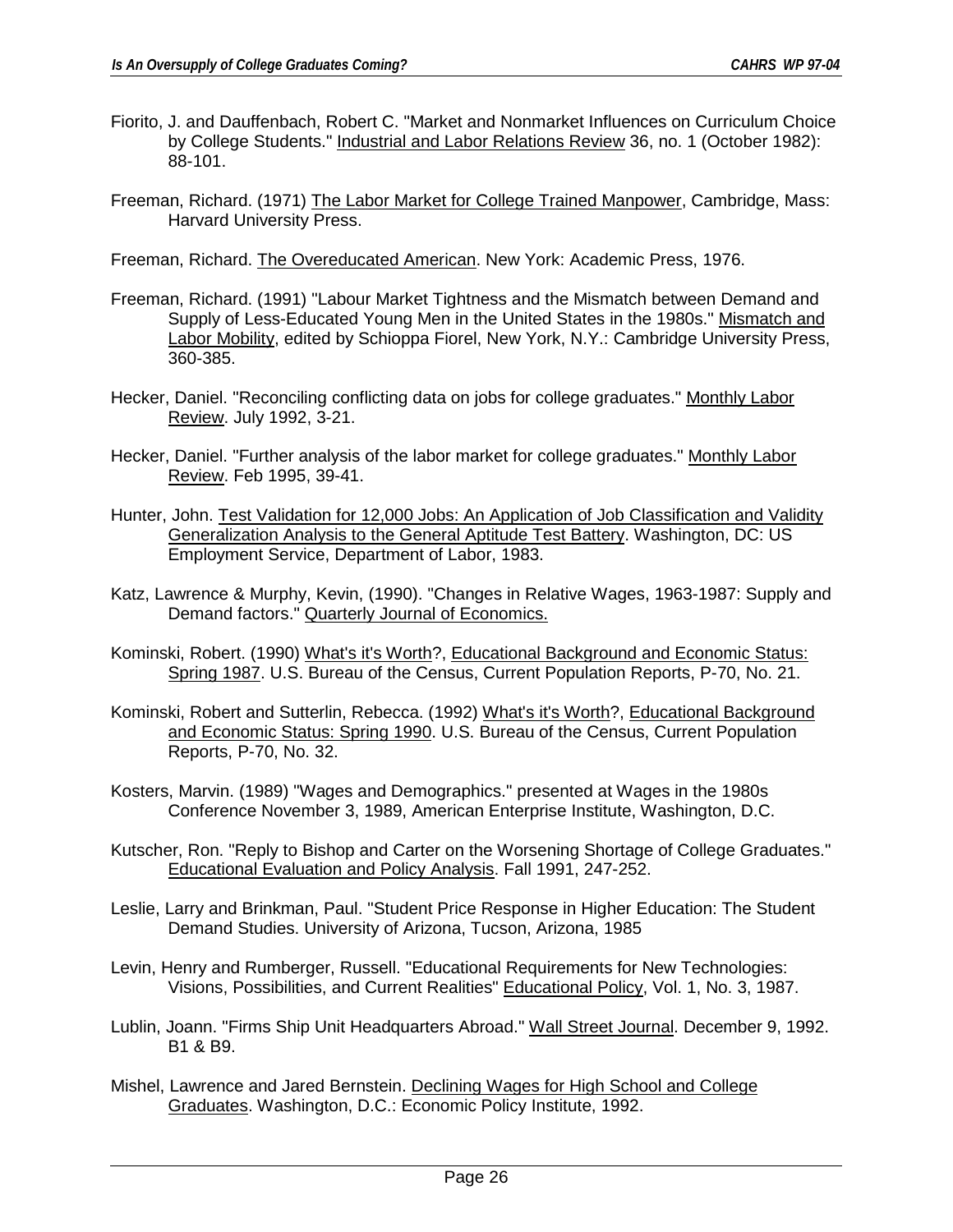- Mischel, Lawrence & Teixeira, Ruy. (1990). The Myth of the coming labor shortage: Jobs skills and incomes of America's workforce 2000. Washington, DC: Economic Policy Institute, p. 1.
- Murphy, Kevin and Welch, Finis. "Inequality and Relative Wages." Santa Monica, Calif.: Unicon, 1993, 1-14.
- National Center for Education Statistics, (1992a) The Condition of Education: 1992 (Washington, D.C.: Department of Education)
- National Center for Education Statistics, (1992b) Digest of Education Statistics: 1992. Washington, D.C.: U.S. Department of Education, Table 352.
- National Center for Education Statistics, (1994) The Condition of Education: 1993 (Washington, D.C.: Department of Education)
- National Center for Educational Statistics, Occupational and Educational Outcomes of Recent College Graduates 1 Year after Graduation: 1991, (Washington, D.C.: Department of Education, April 1993b)
- National Center for Education Statistics, (1996) Projections of Education Statistics to 2004. Washington, D.C.: U.S. Department of Education, Table 28.
- National Center for Education Statistics, (1995) Literacy in the Labor Force. Washington, D.C.: U.S. Department of Education, 1-288.
- National Center for Educational Statistics, Digest of Educational Statistics: 1993, (Washington, D.C.: Department of Education, 1993d)
- Robst, John. "College quality and overeducation." **Economics of Education Review. Vol. 14, No.** 3, Sept. 1995, 221-228.
- Rumberger, Russell. (1981) "The Changing Skill Requirements of Jobs in the US Economy," Industrial and Labor Relations Review, Vol 34, July 1981, 578-590.
- Sargent, Jon & Pfleeger, Janet. "1988-2000--Outlook for college graduates," excerpts from an unpublished BLS; Technical Memorandum.
- Saunders, Norman "Employment Effects of the Rise and Fall of Defense Spending." Monthly Labor Review, April 1993, 3-10.
- Shelley, Kristina. "1994-2005: Lots of College Level Jobs--But not for all Graduates." Occupational Outlook Quarterly, Vol. 40, No. 2, Summer 1996, 3-9.
- Shelley, Kristina. "More job openings--Even more entrants: The outlook for college Graduates: 1992-2005. Occupational Outlook Quarterly, Vol. 38, No. 2, Summer 1994, 4-9.
- Shelley, Kristina. "The future of jobs for college graduates." Monthly Labor Review, July 1992, 13-21.
- Silvestri, George. "Occupational Employment to 2005." Monthly Labor Review, November 1995, 60-87.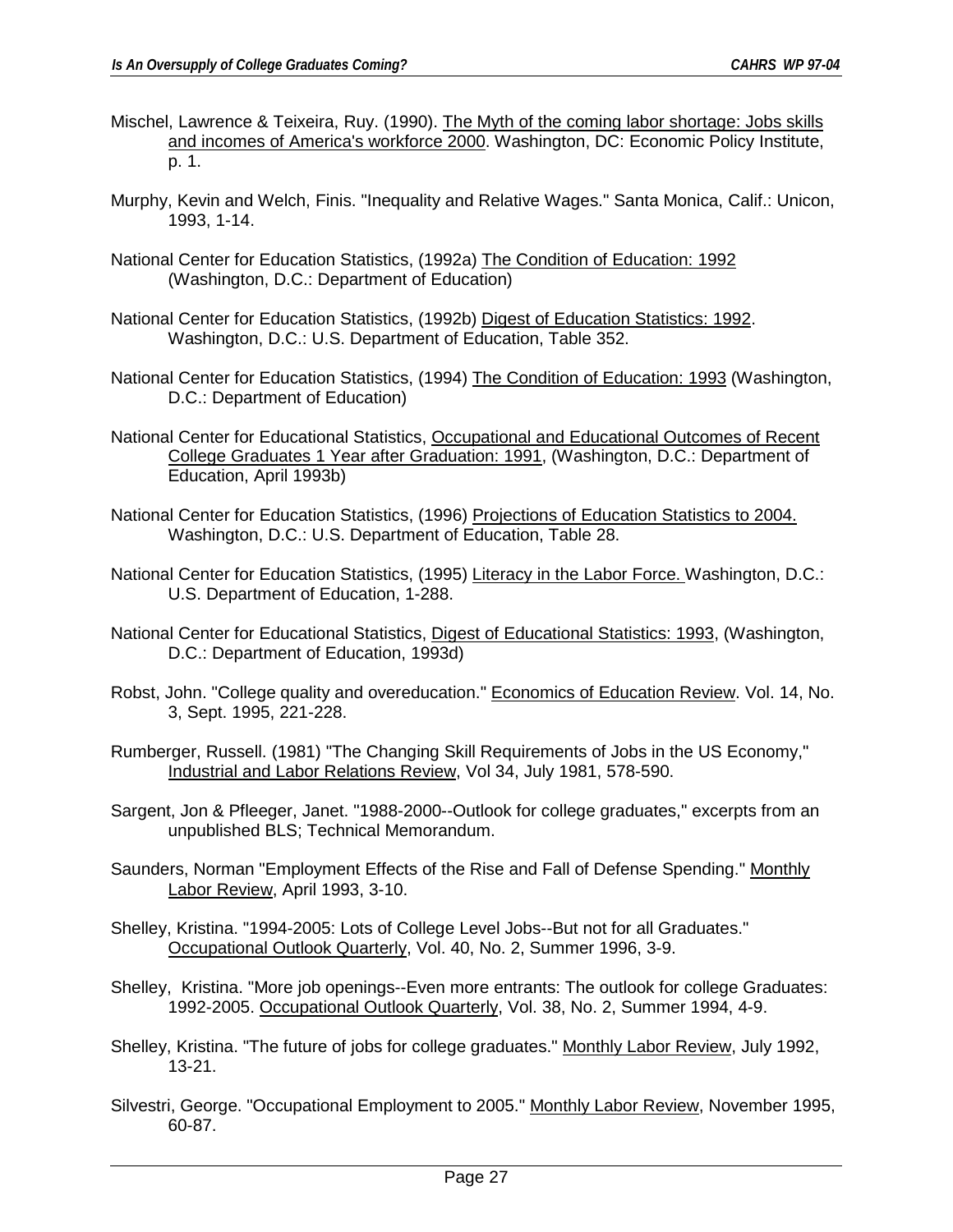- Silvestri, George. "Occupational Employment: Wide Variations in Growth." Monthly Labor Review, November 1993, 58-86.
- Silvestri, George, Lukasiewicz, John M. & Einstein, Marcus E. (1983). Occupational Employment Projections through 1995. Monthly Labor Review, 37-49.
- Silvestri, George, and Lukasiewicz, John, (Nov, 1985). "Occupational Employment Projections: the 1984-95 Outlook," Monthly Labor Review, 42-59.
- Silvestri, George, and Lukasiewicz, John, (September, 1987). "A Look at Occupational Employment Trends to the Year 2000," Monthly Labor Review, (pp. 46).
- Silvestri, George, and Lukasiewicz, John, (November, 1989). "Projections of Occupational Employment, 19882000," Monthly Labor Review, 42-65.
- Silvestri, George and Lukasiewicz, John. "Occupational Employment Projections." Monthly Labor Review, November 1991, 64-94.
- U.S. Bureau of the Census. (1972). Effects of Different Reinterview Techniques on Estimates of Simple Response Variance. Evaluation and Research Program of the U.S. Censuses of Population and Housing 1960, Series ER 60 No. 11, (Tables 30 and 46), 1-100.
- U.S. Bureau of the Census, (1987). "What's It Worth? Educational Background and Economic Status: Spring 1984." Current Population Report, Series P-70, No. 11, U.S. Government Printing Office, Washington, D.C.
- U.S. Bureau of the Census, (1982). "Money Income of Households, Families and Persons in the United States: 1980." Current Population Report, Series P-60, No. 132. Table 52, U.S. Government Printing Office, Washington, D.C.
- U.S. Bureau of the Census, (1991). "Money Income of Households, Families and Persons: 1988 and 1989." Current Population Report, Series P-60, No. 172. U.S. Government Printing Office, Washington, D.C.
- U.S. Bureau of Labor Statistics, (various issues). **Employment and Earning (Tables A17, 56 and** 60).
- U.S. Bureau of Labor Statistics, (1992) Occupational Projections and Training Data. Bulletin 2401, U.S. Dept of Labor, May 1992.
- U.S. Bureau of Labor Statistics, Handbook of Methods, Bulletin 2134-1, 1982.
- Whiting, Basil J. and Sayer, Wade. (1995) School-to-Work or School-to-What? Philadelphia, Penn: Public Private Ventures, October 1995, 1-41.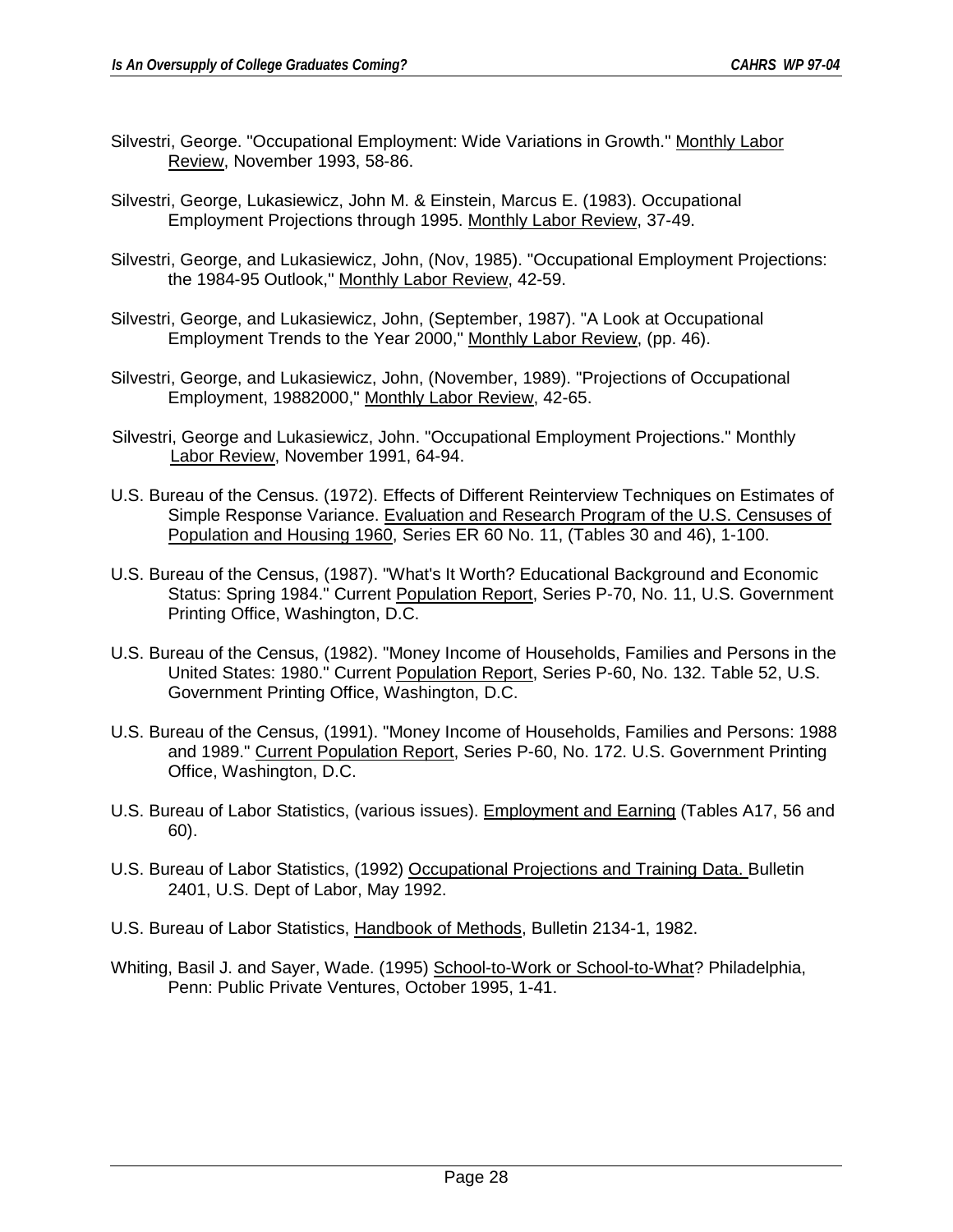|                                                  | General             | General              | GAA                 | Psycho-             | Psycho-              |                       | R Sq/            |                | Mean of          |  |
|--------------------------------------------------|---------------------|----------------------|---------------------|---------------------|----------------------|-----------------------|------------------|----------------|------------------|--|
|                                                  | Academic<br>Ability | Academic<br>Abil. Sq | when Sch<br>over 12 | motor<br>Ability    | motor<br>Abil. Sq    | Years of<br>Schooling | Number<br>of Obs | Genl.<br>Acad. | Psycho-<br>Motor |  |
| <b>All Workers</b>                               | $.227***$<br>(.009) | $-0.00\%$<br>(.007)  | $.057***$<br>(.014) | $.122***$<br>(.007) | $-.017***$<br>(.005) | $-.017***$<br>(.004)  | .1329<br>31,399  | .00            | .00              |  |
| <b>Occupational Growth</b><br><b>Technicians</b> | $.265***$           | $-.033$              | .030                | $.116***$           | $-0.018$             | $.030*$               | .1188            | .49            | .19              |  |
|                                                  | (.043)              | (.026)               | (.026)              | (.026)              | (.017)               | (.016)                | 2,384            |                |                  |  |
| <b>High Skill Clerical</b>                       | $.223***$<br>(.037) | .012<br>(.028)       | .033<br>(.046)      | $.112***$<br>(.030) | .003<br>(.017)       | .022<br>(.017)        | .1611<br>2,570   | .53            | .42              |  |
| <b>Low Skill Clerical</b>                        | $.323***$<br>(.028) | .013<br>(.021)       | .024<br>(.039)      | $.115***$<br>(.020) | $-0.019$<br>(.015)   | $-0.010$<br>(.012)    | .1354<br>41122   | .21            | .18              |  |
| <b>Plant Operator</b>                            | $.181***$<br>(.066) | $-.030$<br>(.043)    | .062<br>(.098)      | $.135***$<br>(.048) | $-.032$<br>(.027)    | .003<br>(.031)        | .2063<br>651     | .30            | $-16$            |  |
| <b>Craft Workers</b>                             | $.236***$<br>(.016) | $-.007$<br>(.012)    | .018<br>(.026)      | $.098***$<br>(.013) | $-0.010$<br>(.008)   | $-011$<br>(.007)      | .1481<br>10,061  | .12            | $-11$            |  |
| <b>Operatives</b>                                | $.177***$<br>(.017) | $-0.002$<br>(.013)   | .050<br>(.036)      | $.168***$<br>(.014) | $-0.019*$<br>(.010)  | $-0.032***$<br>(.008) | .1433<br>8,167   | $-.38$         | $-.03$           |  |
| <b>Service Workers</b>                           | $.340***$<br>(.037) | .005<br>(.026)       | .070<br>(.063)      | $.148***$<br>(.028) | $-.032*$<br>(.019)   | $-021$<br>(.017)      | .1559<br>1,927   | $-.31$         | $-24$            |  |
| <b>Sales Clerks</b>                              | $.175*$<br>(.090)   | $-.173***$<br>(.063) | .109<br>(.129)      | $.197***$<br>(.066) | $-.070*$<br>(.042)   | $-0.015$<br>(.037)    | .1172<br>416     | .19            | .08              |  |

#### **Table 3: A Test of the Job Requirements Model**

Analysis of GATB Revalidation Data in the U.S. Employment Service's Individual Data file. Deviations of job performance ratings from the mean for the job establishment are modeled as function of deviations of worker characteristics from the mean for the job-establishment. The General Academic Ability construct is the sum of the GATB G and N composites. This implies that GAA is a weighted average of four subtests: a timed arithmetic computation test with weight of .25, a arithmetic reasoning test with a weight of .41, a vocabulary test with a weight of .17, and a spatial relations test with a weight of .17. The test composites are in population SD metric. The metric for job performance is the within job-establishment standard deviation. The other variables included in the models but not shown were age, age squared, occupational experience, occupational experience squared, plant experience, plant experience squared, and dummies for female, Black and Hispanic. Standard errors are in parenthesis under the coefficient.

\* Prob. LT .10 on a two tail test \*\* Prob. LT .05 on a two tail test \*\*\* Prob. LT .01 on a two tail test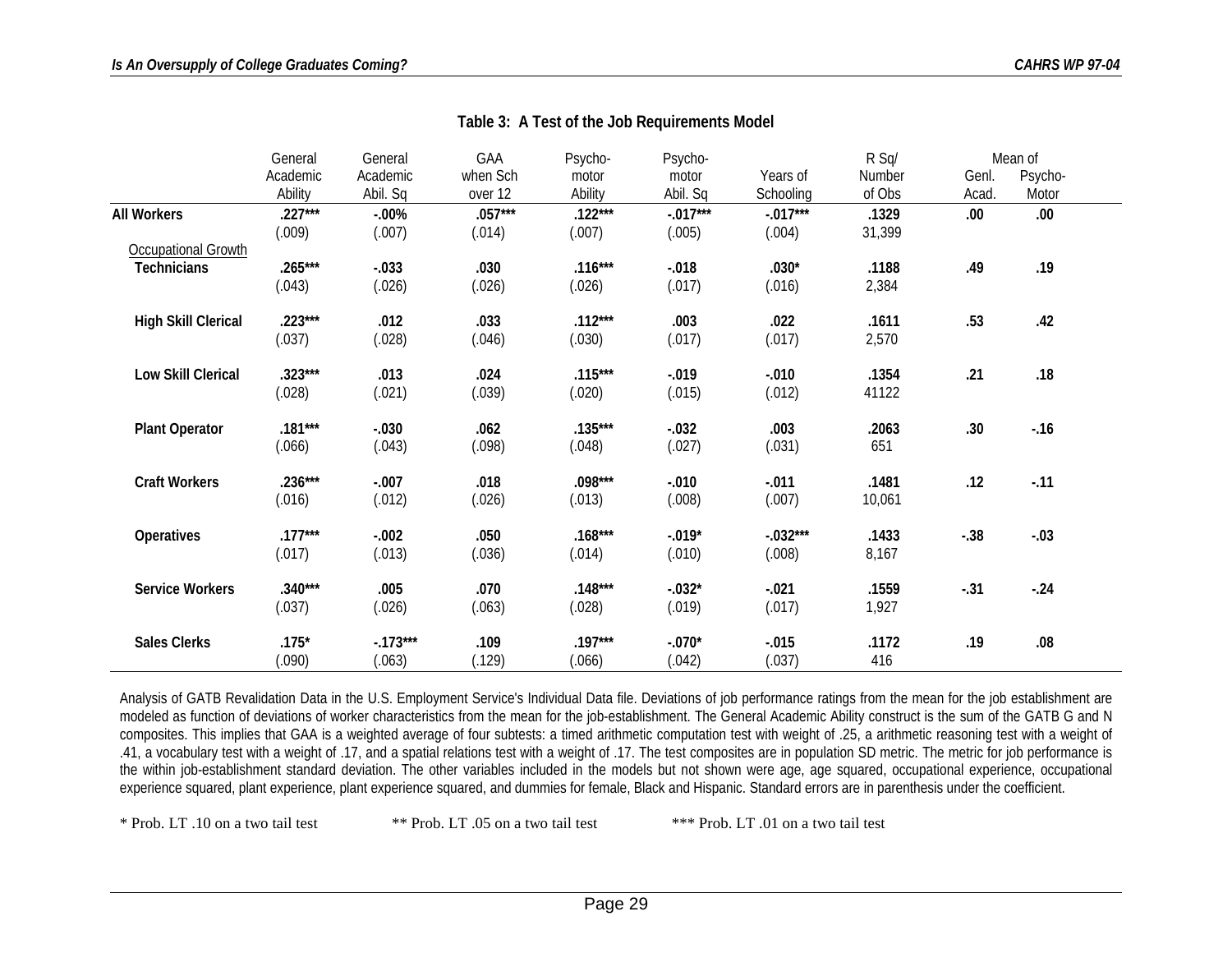| Table 4                                                    |
|------------------------------------------------------------|
| BLS Projections of the Supply/Demand for College Graduates |
| and                                                        |
| Subsequent Changes in the College Wage Premium             |

| Date<br>Published | Projection<br>Period | Annual Avg<br>(1,000's) | Proj Grth Underemployed CG | Actual 10yr<br>10yr Chg Share Growth of Share<br>Underemployed Underemployed | Underemployed<br>College Grad<br>Share--BLS | Implied Pred.<br>Chg. in CG/HSG<br>Wage Ratio | Actual Chg.<br>in CG/HSG<br>Wage Ratio |
|-------------------|----------------------|-------------------------|----------------------------|------------------------------------------------------------------------------|---------------------------------------------|-----------------------------------------------|----------------------------------------|
|                   |                      |                         |                            |                                                                              |                                             |                                               |                                        |
| 1970              | 1968-80              | 8                       | $-4.2%$                    | 6.7%                                                                         | 10.6%                                       | <b>Rise</b>                                   | $-6.7%$                                |
| 1972              | 1970-80              | 20                      | $-4.3%$                    | 7.3%                                                                         | 11.3%                                       | <b>Rise</b>                                   | $-7.6%$                                |
| 1974              | 1972-85              | 62                      | $-3.5%$                    | 5.3%                                                                         | 14.4%                                       | <b>Rise</b>                                   | $+14.2%$                               |
| 1976              | 1974-85              | 86                      | $-2.9%$                    | 3.7%                                                                         | 15.4%                                       | <b>Rise</b>                                   | $+18.9%$                               |
| 1978              | 1976-85              | 300                     | 5.5%                       | 1.7%                                                                         | 17.7%                                       | Decline                                       | $+23.2%$                               |
| 1980              | 1978-90              | 275                     | 3.5%                       | 2.2%                                                                         | 17.3%                                       | Decline                                       | $+26.5%$                               |
| 1982              | 1980-90              | 300                     | 4.1%                       | 1.3%                                                                         | 18.6%                                       | Decline                                       | $+23.6%$                               |
| 1984              | 1982-95              | 300                     | 4.2%                       | 0.3%                                                                         | 19.7%                                       | Decline                                       |                                        |
| 1986              | 1984-95              | 200                     | 1.2%                       | 0.9%                                                                         | 19.1%                                       | <b>Small Decline</b>                          |                                        |
| 1988              | 1986-2000            | 100                     | $-2.3%$                    |                                                                              | 19.4%                                       | <b>Small Rise</b>                             |                                        |
| 1990              | 1988-2000            | 150                     | $-0.5%$                    |                                                                              | 19.5%                                       | Stable                                        |                                        |
| 1992              | 1990-2005            | 406                     | 6.1%                       |                                                                              | 19.9%                                       | <b>Big Decline</b>                            |                                        |
| 1994              | 1992-2005            | 330                     | 5.0%                       |                                                                              | 20.0%                                       | Decline                                       |                                        |

Source: The record of past BLS forecasts of the supply demand balance is from an unpublished BLS memorandum and from Shelley (1992, 1994). Columns 4 and 5 are the projected and actual growth over the succeeding 10-year period of the share of college graduates who are "underemployed." The BLS estimates of the share of college graduates underemployed given in column 6 are taken from Hecker (1992). They are for the year that begins the projection period. For occupations outside the professional, technical, managerial and sales representative category, worker reports of qualifying training requirements from the 1983 survey of training received were used to estimate the proportion of jobs in the occupation that required a college degree. The data on subsequent changes in the ratio of college and high school wages for workers with 1 to 5 years of experience is from Lawrence Katz and Kevin Murphy, "Changes in Relative Wages, 1963-1987: Supply and Demand Factors," 1990.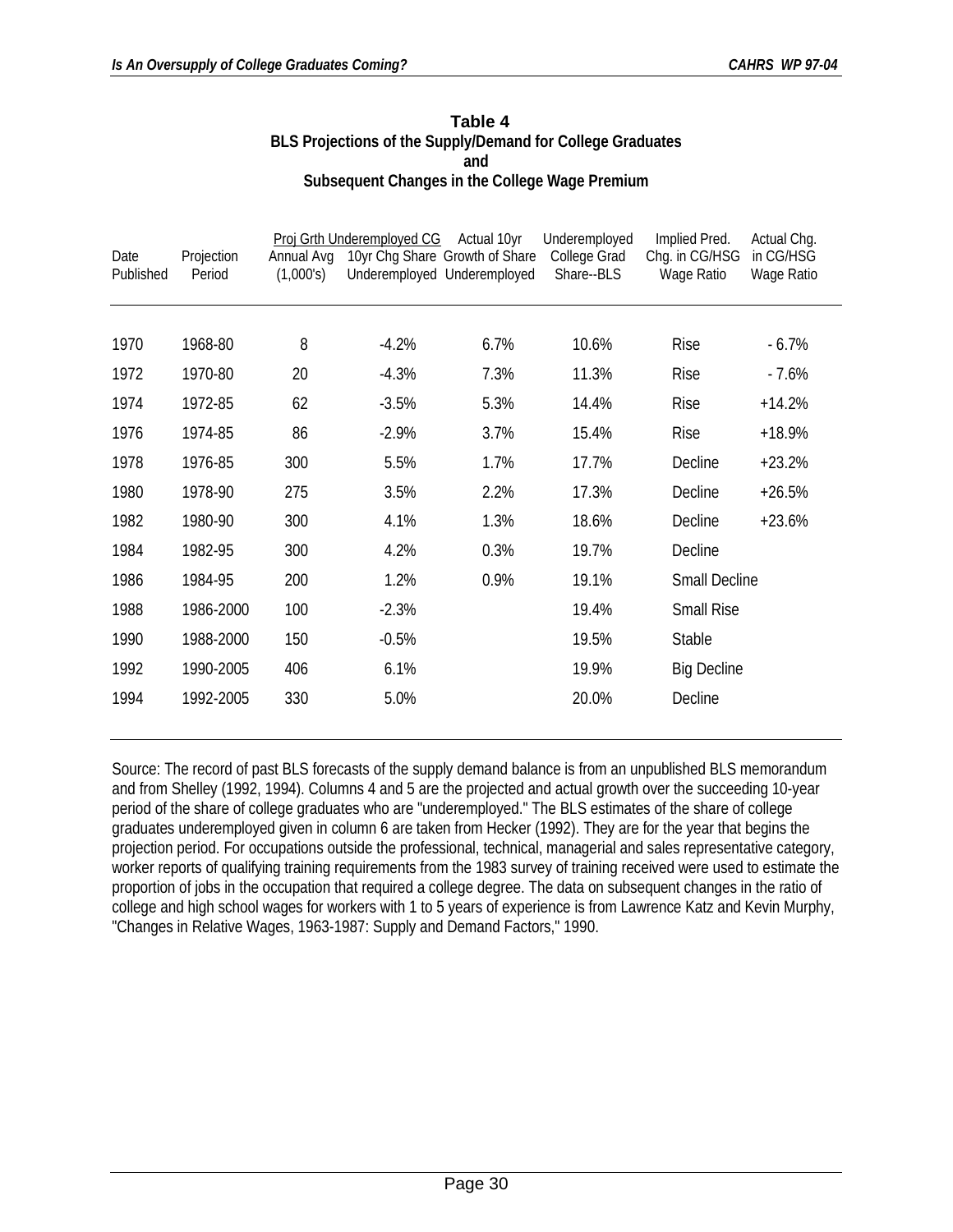| When                                | Projection                                                 | % Prof-Tech-Manager |               | % Oper-Lab-Service |               |  |
|-------------------------------------|------------------------------------------------------------|---------------------|---------------|--------------------|---------------|--|
| Published                           | Period                                                     | Project             | <b>Actual</b> | Project            | <b>Actual</b> |  |
|                                     | 1950-60                                                    |                     | 31.2%         |                    | 27.7%         |  |
| 1969                                | 1960-75                                                    | 34.7%               | 37.3%         | 28.9%              | 23.1%         |  |
| 1971                                | 1970-80                                                    | 33.8%               | 38.1%         | 28.4%              | 20.1%         |  |
|                                     | BLS Changes Projection Method (Data Adjusted to CPS Basis) |                     |               |                    |               |  |
| 1981                                | 1978-90                                                    | 31.3%               | 53.6%         | 34.3%              | 8.7%          |  |
| 1983                                | 1982-95                                                    | 34.0%               | 53.0%         | 29.7%              | 15.7%         |  |
| 1985                                | 1984-95                                                    | 42.1%               | 58.3%         | 27.6%              | 15.9%         |  |
| 1987                                | 1986-2000                                                  | 41.2%               | $61.5\%$ *    | 26.7%              | 19.6%*        |  |
| 1989                                | 1988-2000                                                  | 44.1%               | 66.0%*        | 23.5%              | 17.4%*        |  |
| 1991                                | 1990-2005                                                  | 44.2%               | 67.8%*        | 26.0%              | 18.7%*        |  |
| 1993                                | 1992-2005                                                  | 43.9%               | 55.3%*        | 30.5%              | 23.7%*        |  |
| 1995                                | 1994-2005                                                  | 49.2%               | 72.9%*        | 29.1%              | 16.5%*        |  |
|                                     | Bishop/Carter Logit Regressions-1990-2000                  |                     |               |                    |               |  |
| Model: Time-Unemp-Trade-PCShare     |                                                            | 69.8%               | 67.8%*        | 1.9%               | 18.7%*        |  |
|                                     |                                                            |                     |               |                    |               |  |
| Bishop Linear Regressions-1990-2005 |                                                            |                     |               |                    |               |  |
| MI--Time-Unemp-Trade-PCShare        |                                                            | 68.1%               | 67.8%*        | 0.3%               | 18.7%*        |  |
| M2--Time, Unemp, & Trade            |                                                            | 57.2%               | 67.8%*        | 10.6%              | 18.7%*        |  |
| M3--Time & Unemp.                   | 52.5%                                                      | 67.8%*              | 6.1%          | 18.7%*             |               |  |
| Bishop-Table 6 Model-1995-2005      |                                                            | 61.4%               |               | 12.1%              |               |  |
|                                     |                                                            |                     |               |                    |               |  |

#### **Table 5 Growth Shares of High and Low Skill Jobs: BLS Projections Compared to Subsequent Changes**

Source: The record of the 1960-75 and 1970-80 BLS projections of occupational shares of job growth is taken from Carey (1980) and Carey and Kasunic (1982). Estimates of actual occupational employment growth are based on the CPS household survey (Employment and Earnings, various January issues and Klein (1984). Estimates of the share of workers in managerial, professional and technical occupations are 3.3 percentage points higher in CPS data than in the Occupational Employment Survey that is the basis of BLS occupational projections. In order to put the BLS projections of jobs on a CPS employment basis 3.3 points were added to the BLS's projected MPT shares and 1.1 percentage points was subtracted from BLS's projected OLS shares. BLS's projections for the period after 1980 come from Carey (1981); Silvestri, Lucasiewicz & Eckstein (1983); Silvestri and Lucasiewicz (1985, 1987, 1989, 1991); Silvestri (1993, 1995). For projection periods ending after 1995, an "actual" growth share (indicated by a \*) is reported for the shorter period from the baseline year up to August 1995. The logit regression model assumed a ceiling of 20 percent for all occupational categories (Bishop and Carter 1991, Table 2). The linear regression predictions of employment growth are from Bishop (1992). The projections in the bottom row uses the regressions in Table 6 and assumes that in 2005 there is a 5.5% unemployment rate, a trade deficit equal to 1.4% of GDP and PCUse that is 80 percent above its 1990 value.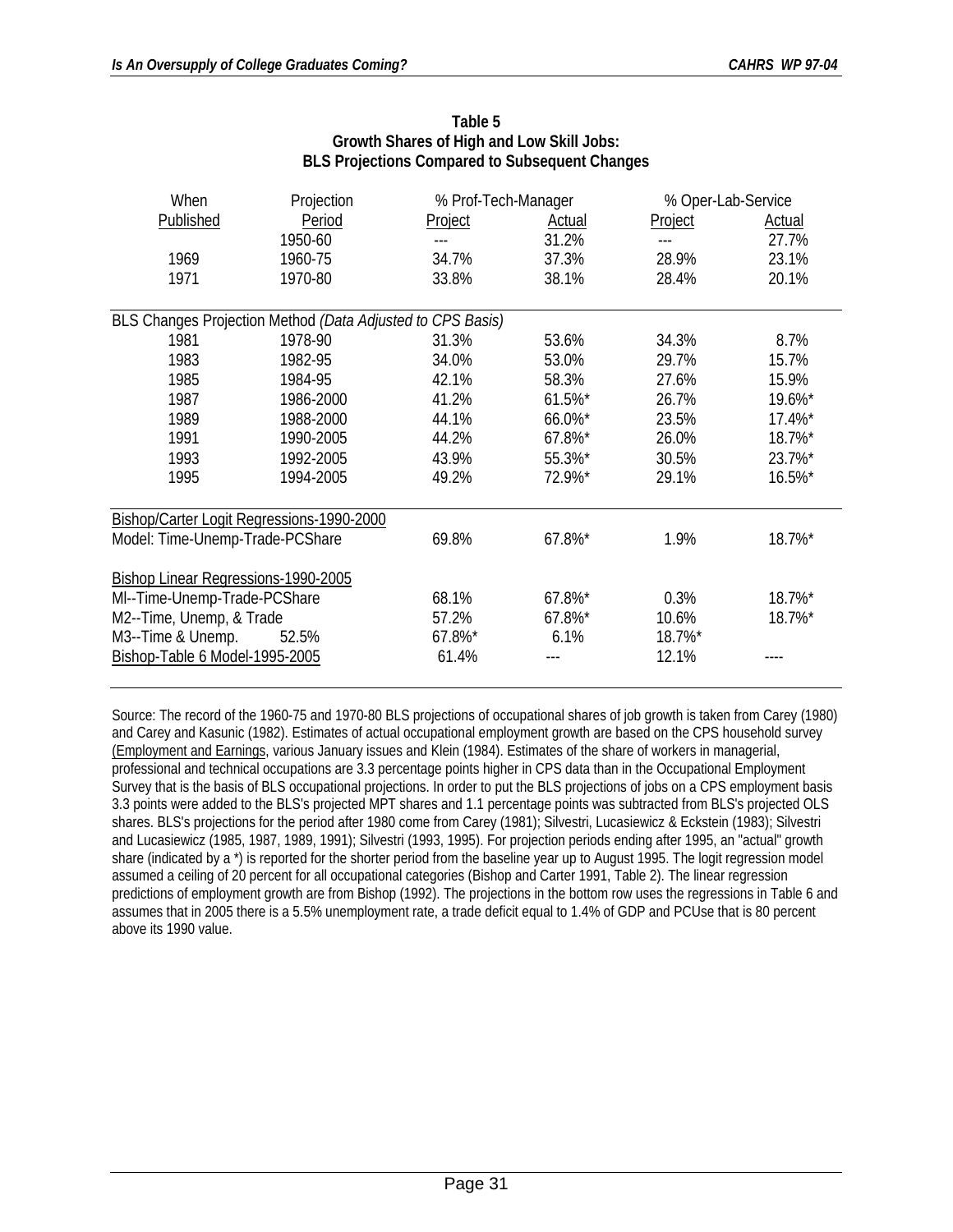|                      | <b>Trend</b>     | Unemp      | <b>Trade</b><br><b>Deficit</b> | PC Use     | <b>Trend</b><br>GT80 | Intercept                               | <b>MSE</b> | $R^2$ /<br><b>DW</b> | Proportion<br><b>Multiplier</b> |
|----------------------|------------------|------------|--------------------------------|------------|----------------------|-----------------------------------------|------------|----------------------|---------------------------------|
|                      |                  |            |                                |            |                      |                                         |            |                      |                                 |
| <b>Managers</b>      | $.0419***$       | $-2.30**$  | $-1.19$                        | .160       |                      | $1.233***$                              | .0384      | .985                 | .246                            |
|                      | (6.66)           | (2.45)     | (.89)                          | (.46)      |                      | (18.73)                                 |            | 1.27                 |                                 |
|                      | [.0406]          | $[-1.30]$  | $[-2.87]$                      | $[.615]$   |                      | [1.387]                                 | .0169      | 2.90                 |                                 |
| Professionals        | $.0224***$       | $3.64***$  | $-.41$                         | $.76***$   |                      | $1.207***$                              | .0208      | .992                 | .277                            |
|                      | (6.59)           | (7.17)     | (.57)                          | (4.09)     |                      | (28.23)                                 |            | 2.16                 |                                 |
|                      | [.0223]          | [3.72]     | $[-.37]$                       | $[.72]$    |                      | [1.185]                                 | .0157      | 2.17                 |                                 |
| <b>Technicians</b>   | $.0289***$       | $1.43*$    | $-1.81$                        | $-53*$     |                      | $-1.305***$                             | .0338      | .941                 | .817                            |
|                      | (5.21)           | (1.73)     | (1.54)                         | (1.76)     |                      | (22.51)                                 |            | 1.58                 |                                 |
|                      | [.0301]          | $[.99]$    | $[-1.71]$                      | $[-.58]$   |                      | $-1.288$                                | .0187      | 1.25                 |                                 |
| <b>Sales</b>         | .0075            | $1.54*$    | $5.30***$                      | .32        |                      | $.442***$                               | .0343      | .936                 | .341                            |
|                      | (1.34)           | (1.84)     | (4.45)                         | (1.05)     |                      | (7.53)                                  |            | 1.04                 |                                 |
|                      | [.0063]          | [2.27]     | [4.18]                         | $[.76]$    |                      | [.586]                                  | .0289      | 1.42                 |                                 |
| Clerical             | $.0335***$       | $-42$      | $-3.54$                        | $-2.60***$ |                      | $1.356***$                              | .0664      | .731                 | .216                            |
|                      | (3.08)           | (.26)      | (1.53)                         | (4.37)     |                      | (11.91)                                 |            | 1.12                 |                                 |
|                      | [.0350]          | $[-.67]$   | $[-4.451]$                     | $[-2.33]$  |                      | [1.511]                                 | .0588      | 1.65                 |                                 |
| Craft                | $-.0053$         | $-2.28***$ | $3.24***$                      | $-91***$   |                      | $-.0131$                                | .0291      | .944                 | .412                            |
|                      | (1.10)           | (3.28)     | (3.20)                         | (3.51)     |                      | (.26)                                   |            | 1.33                 |                                 |
|                      | $[-.0048]$       | $[-2.48]$  | [3.191]                        | $[-.87]$   |                      | [.0188]                                 | .0285      | 1.75                 |                                 |
| Factory              | $-0.0260***$     | $-5.26***$ | $-5.02***$                     | $-0.86***$ |                      | $-1.0869***$                            | .0288      | .992                 | .649                            |
| <b>Operatives</b>    | (5.51)           | (7.48)     | (5.01)                         | (3.35)     |                      | (22.04)                                 |            | 1.43                 |                                 |
|                      | $[-.0253]$       | $[-5.86]$  | $[-3.79]$                      | $[-1.27]$  |                      | $[-1.235]$                              | .0240      | 1.96                 |                                 |
| Transportation       | $-.0180***$      | $-0.95$    | $-1.50$                        | .13        |                      | $-1.64***$                              | .0257      | .923                 | .792                            |
| <b>Operatives</b>    | (4.26)           | (1.51)     | (1.26)                         | (.43)      |                      | (27.87)                                 |            | .59                  |                                 |
|                      | $[-.0174]$       | $[-1.44]$  | $[-.04]$                       | [. 11]     |                      | $[-1.60]$                               | .0198      | 1.01                 |                                 |
| Laborers             | $-0.0235***$     | $-2.72***$ | $-1.50$                        | .13        |                      | $-1.64***$                              | .0342      | .959                 | .791                            |
|                      | (4.19)           | (3.25)     | (1.26)                         | (.43)      |                      | (27.87)                                 |            | 1.01                 |                                 |
|                      | $[-.0234]$       | $[-2.83]$  | $[-1.05]$                      | $[-.07]$   |                      | $-1.71$                                 | .0357      | 1.19                 |                                 |
|                      | $-0.0650***$     |            |                                |            | $.0332***$           | $-3.709***$                             |            | .960                 |                                 |
| Private              |                  | 1.48       |                                |            |                      |                                         | .0604      |                      | .963                            |
| Household            | (9.40)           | (1.26)     |                                |            | (3.50)               | (65.3)                                  |            | .74                  |                                 |
|                      | $[-.0567]$       | $[.61]$    |                                |            | [.0138]              | $[-3.933]$                              | .0444      | 1.08                 |                                 |
| Protective           | .0004            | $1.77***$  |                                |            | $.0145***$           | $-2.152***$                             | .0180      | .948                 | .916                            |
| <b>Service</b>       | (.20)            | (5.08)     |                                |            | (5.12)               | (127.2)                                 |            | 1.52                 |                                 |
|                      | $[-.0003]$       | [1.88]     |                                |            | [.0160]              | $[-2.136]$                              | .0196      | 1.39                 |                                 |
| <b>Other Service</b> | $.0091**$        | $2.44***$  | .57                            | .01        |                      | $.313***$                               | .0243      | .900                 | .458                            |
|                      | (2.28)           | (4.11)     | (.67)                          | (.04)      |                      | (7.56)                                  |            | 1.23                 |                                 |
|                      | [.0084]          | [2.401]    | [1.27]                         | $[-.07]$   |                      | [.254]                                  | .0220      | .81                  |                                 |
| Farm                 | $-0.0453***$     | $2.673***$ |                                |            | $.0236***$           | $-2.089***$                             | .0214      | .991                 | .854                            |
|                      | (18.51)          | (6.43)     |                                |            | (7.04)               | (103.8)                                 |            | 1.06                 |                                 |
|                      | $[-.0427]$       | [2.46]     |                                |            | [.0172]              | $[-2.168]$                              | .0178      | 1.30                 |                                 |
| $*$ Prob. LT $.05$   | ** Prob. LT .025 |            | *** Prob. LT .01               |            |                      | Durbin Watson Statistic is below the R2 |            |                      |                                 |

| Table 6                                                      |
|--------------------------------------------------------------|
| Determinants of Occupational Employment Shares for 1972-1995 |
| Logit Model with Ceiling of 20%                              |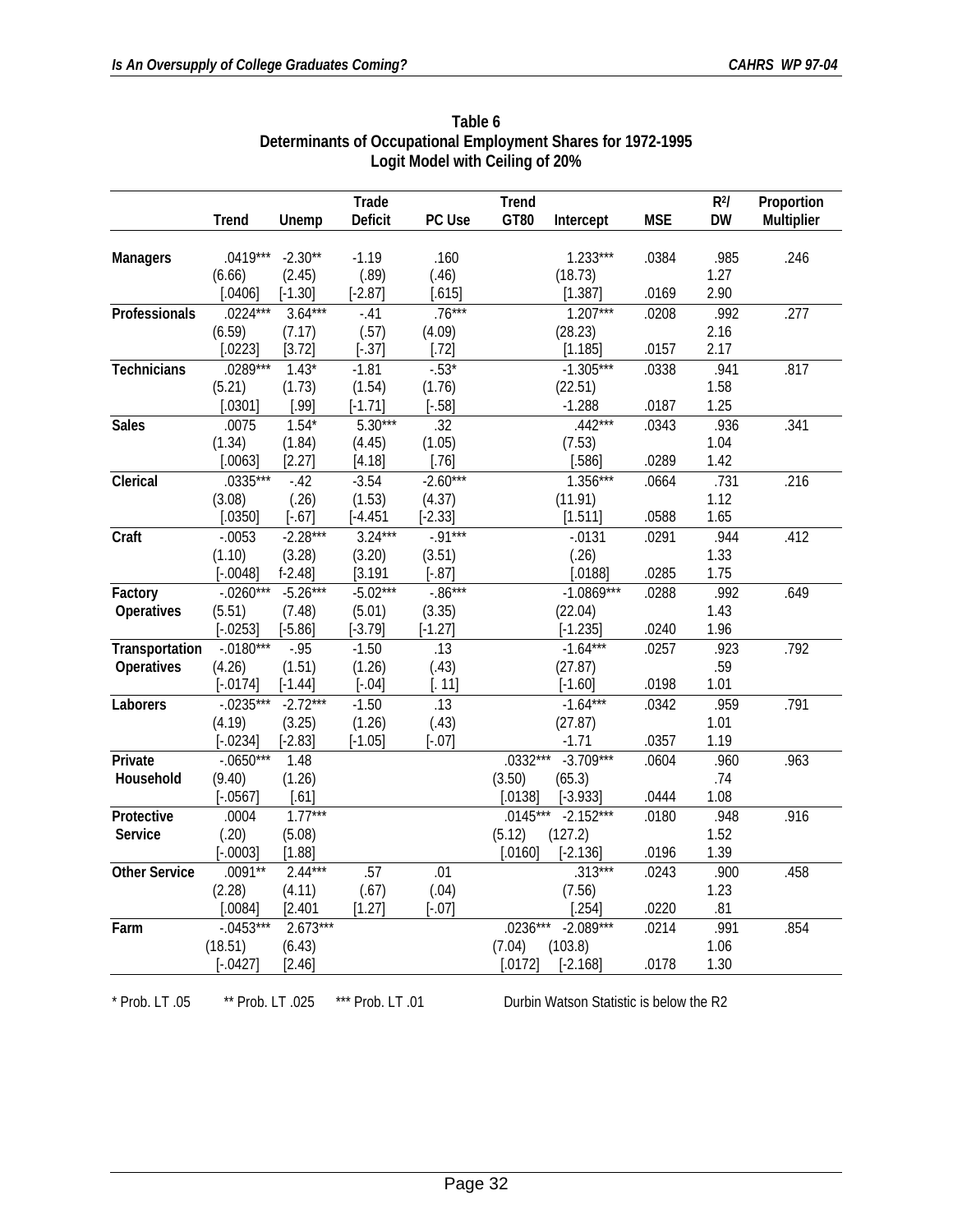| Annual Rate by which Prof-Tech-Manag Prof-Tech<br>Grew more Rapidly than Manual Wkrs |            |            | Manag            |                | % 25-64 Yr Olds <sup>1</sup><br>in 1992 with | Yrs of School<br>Expected |  |
|--------------------------------------------------------------------------------------|------------|------------|------------------|----------------|----------------------------------------------|---------------------------|--|
|                                                                                      | 1970-19812 | 1981-19903 | Share in<br>1990 | BA/<br>$MA+$   | NonUniv/<br>AA Deg                           | at age 51<br>in 1994      |  |
| Australia                                                                            | 2.34%      | 2.02%      | 24.0%            | 13%            | 10%                                          | 15.9                      |  |
| Belgium                                                                              | 3.86%      | 3.14%      | 25.8%            | 10%            | 12%                                          | 16.9                      |  |
| Canada                                                                               | 3.48%      | 3.87%      | 30.2%            | 17%            | 29%                                          | 16.2                      |  |
| <b>Denmark</b>                                                                       | 6.60%      | 2.50%      | 28.0%            | 14%            | 6%                                           | 16.2                      |  |
| Finland                                                                              | 6.41%      | 5.13%      | 28.6%            | 11%            | 9%                                           | 15.9                      |  |
| France                                                                               |            |            | $---$            | 9%             | 8%                                           | 16.2                      |  |
| <b>West Germany</b>                                                                  | 3.67%      | 2.53%      | 19.9%            | 13%            | 10%                                          | 16.4                      |  |
| Greece                                                                               | 6.11%      | 3.76%      | 14.3%            | 12%            | 6%                                           | 13.9                      |  |
| Ireland                                                                              | 5.97%      | 2.10%      | 20.3%            | 9%             | 10%                                          | 15.2                      |  |
| Japan                                                                                | 4.27%      | 3.26%      | 14.9%            | 19%            | ---                                          | $- -$                     |  |
| Korea                                                                                | 4.24%      | 5.95%      | 8.7%             | $---$          | $---$                                        | 14.0                      |  |
| Malaysia                                                                             |            | 3.03%      | 9.5%             | $---$          | ---                                          | $\overline{\phantom{a}}$  |  |
| Netherlands                                                                          | 4.46%      | 4.30%      | 28.1%            | 21%            | 0%                                           | 16.8                      |  |
| Norway                                                                               | 5.48%      | 3.85%      | 30.0%            | 16%            | 11%                                          | 16.4                      |  |
| Singapore                                                                            | 3.77%      | 4.79%      | 20.3%            | $\overline{a}$ | $---$                                        | Ξ.                        |  |
| Spain                                                                                | 3.34%      | 5.88%      | 12.8%            | 11%            | 4%                                           | 16.1                      |  |
| Sweden                                                                               | 2.95%      | ---        | $---$            | 12%            | 14%                                          | 15.7                      |  |
| United Kingdom <sup>4</sup>                                                          | 3.28%      | 3.88%      | 31.5%            | 12%            | 9%                                           | 15.1                      |  |
| United States <sup>5</sup>                                                           | 2.78%      | 2.46%      | 29.3%            | 24%            | 8%                                           | 15.6                      |  |

 $\overline{a}$  $1$  OECD, Education at a Glance, 1996, p. 35 & 112. The OECD calculates expected years in school for 5 year olds by summing, from school reports of enrollment, age specific school or college attendance (full or part time) rates. Since the calculation starts with age 5, kindergarten or nursery school attendance by 5 and 6 year olds counts as school attendance.

<sup>2</sup> Manual occupations include farming, fisheries, craft, operatives, laborers and service workers. Source: Yearbook of Labour Statistics for 1971, 1976, 1981 & 1991, International Labour Organization, Table 2B & Table 3C. Data availability problems resulted in somewhat different time periods being used for Belgium- 1970-83, Canada-- 1971-81, Denmark 1965-81, Greece-1961-81, Ireland- 1966-83, Japan--1970-80, Germany- 1970-82, Netherlands- 1971-81.

<sup>&</sup>lt;sup>3</sup> Source: 1991 Handbook of Labour Statistics, Table 3. Absent data meant that shorter time periods were used for some countries: Austria 1984-89, Belgium 1983-89, Federal Republic of Germany 1982-89, Greece 198188, Ireland 1983-88, Malaysia 1981-87.

<sup>&</sup>lt;sup>4</sup> Growth rates were calculated for 1971-1978 and 1978 to 1989. Source: MSC Manpower Report 1980, pg. 8 and Labour Force Survey 1988 and 1989, Office of Population Censuses and Surveys, Table 5.11.

<sup>&</sup>lt;sup>5</sup> Source: Deborah Klein, "Occupational Employment Statistics for 1972-82", Employment and Earnings. Jan. 1984. 13-16; and later January issues of Employment and Earnings. Because of a change in occupational coding in 1972, the trend was calculated for the 1972-1981 period.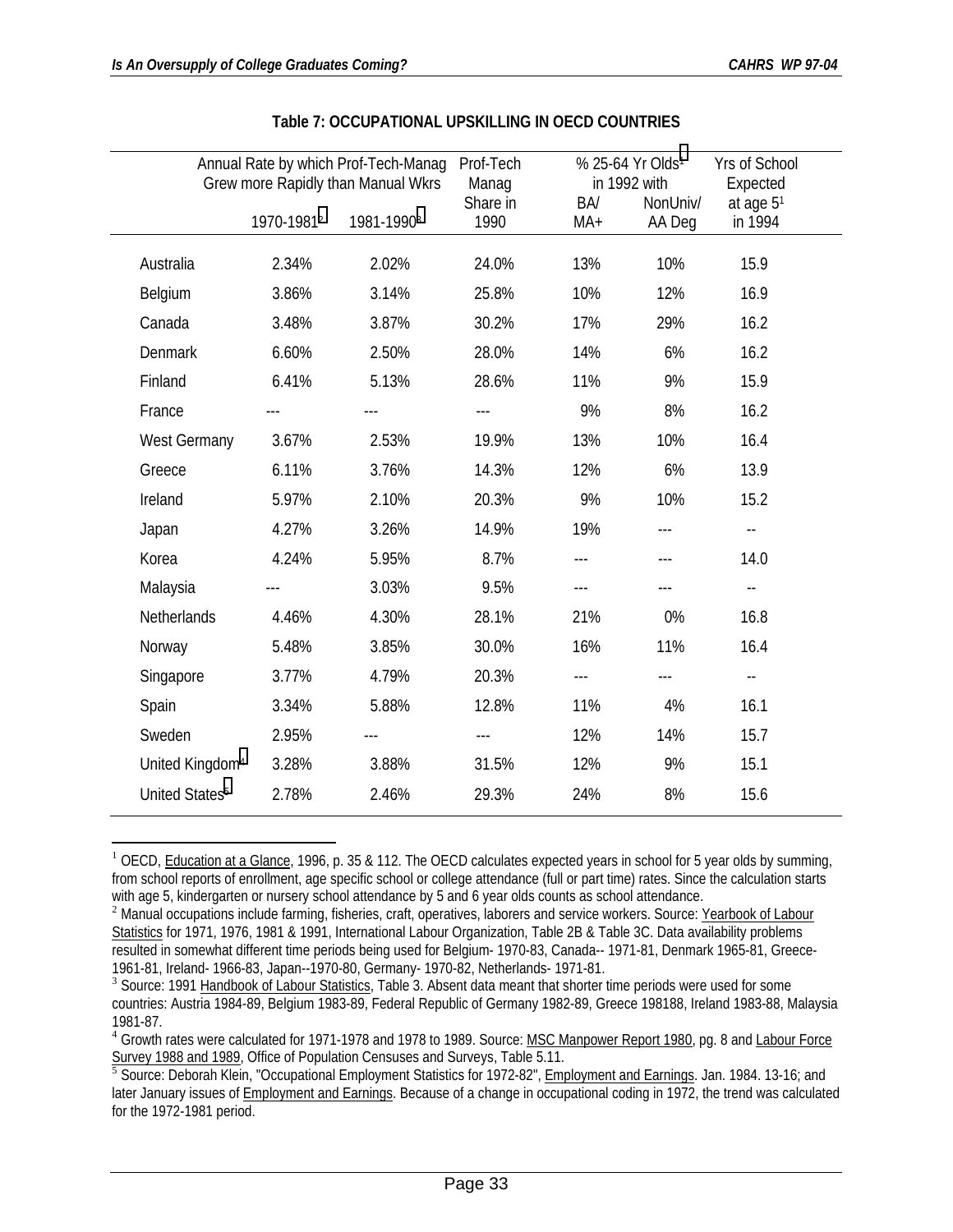FIGURE 1

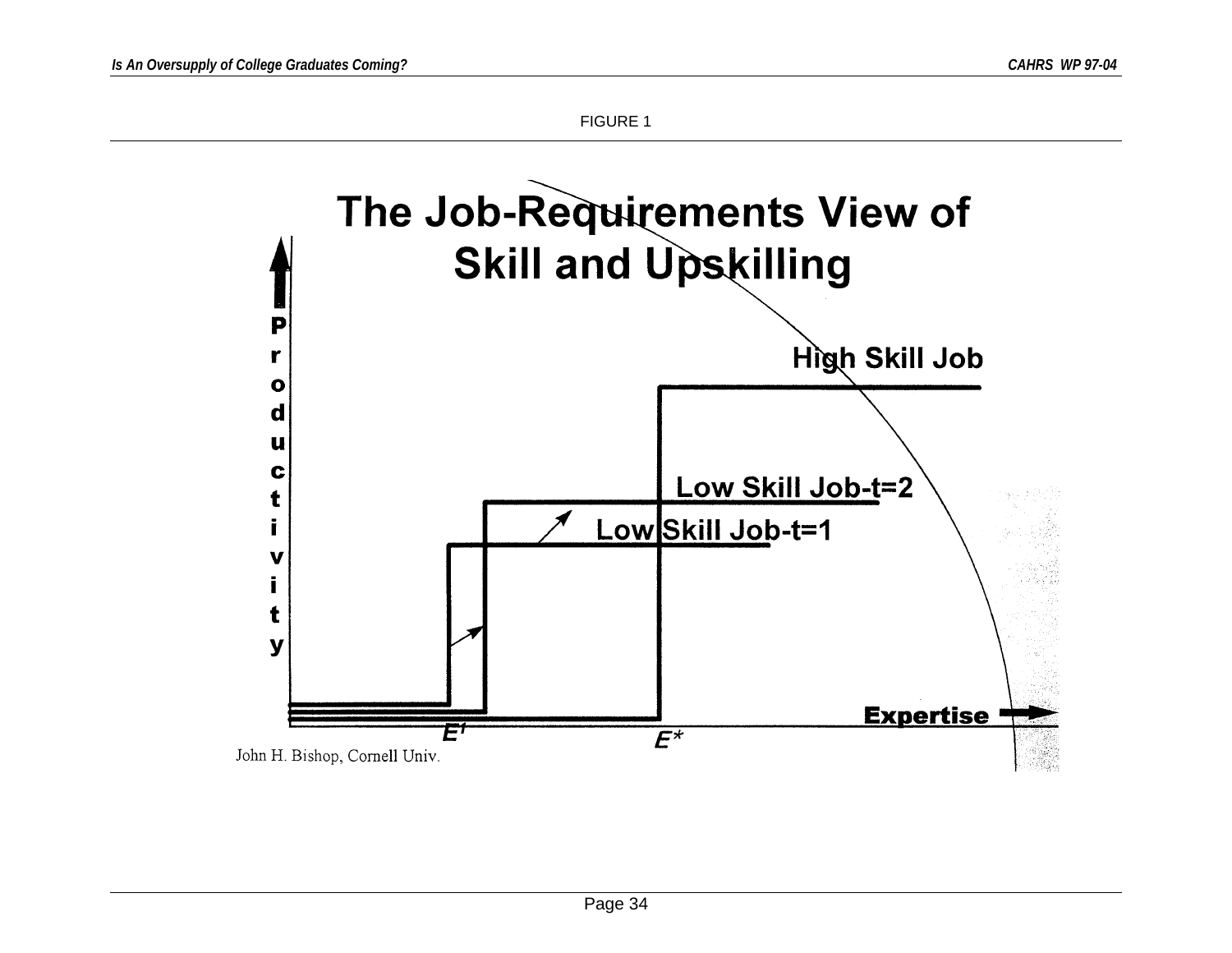#### FIGURE 2